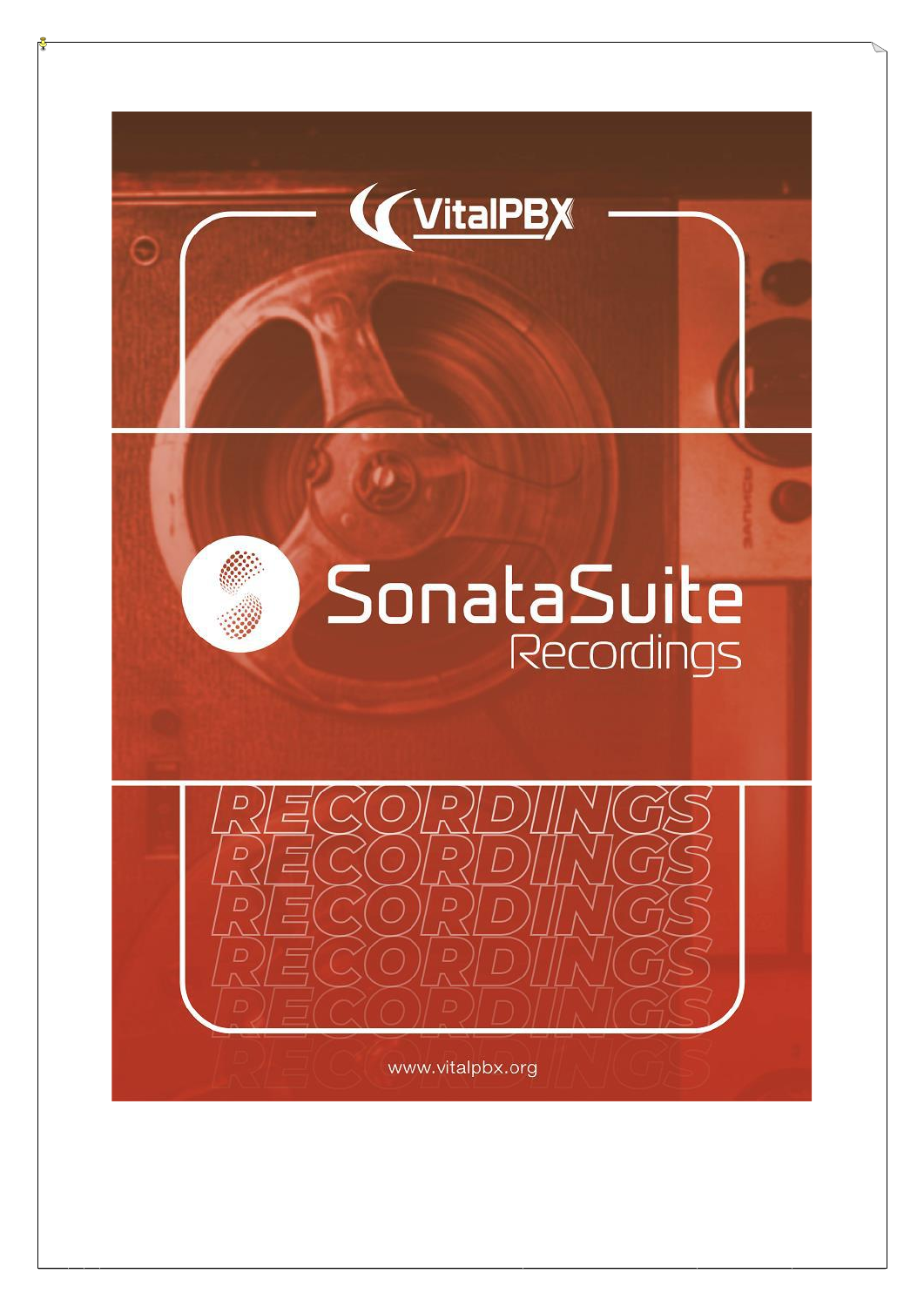# CONTENTS

#### Contents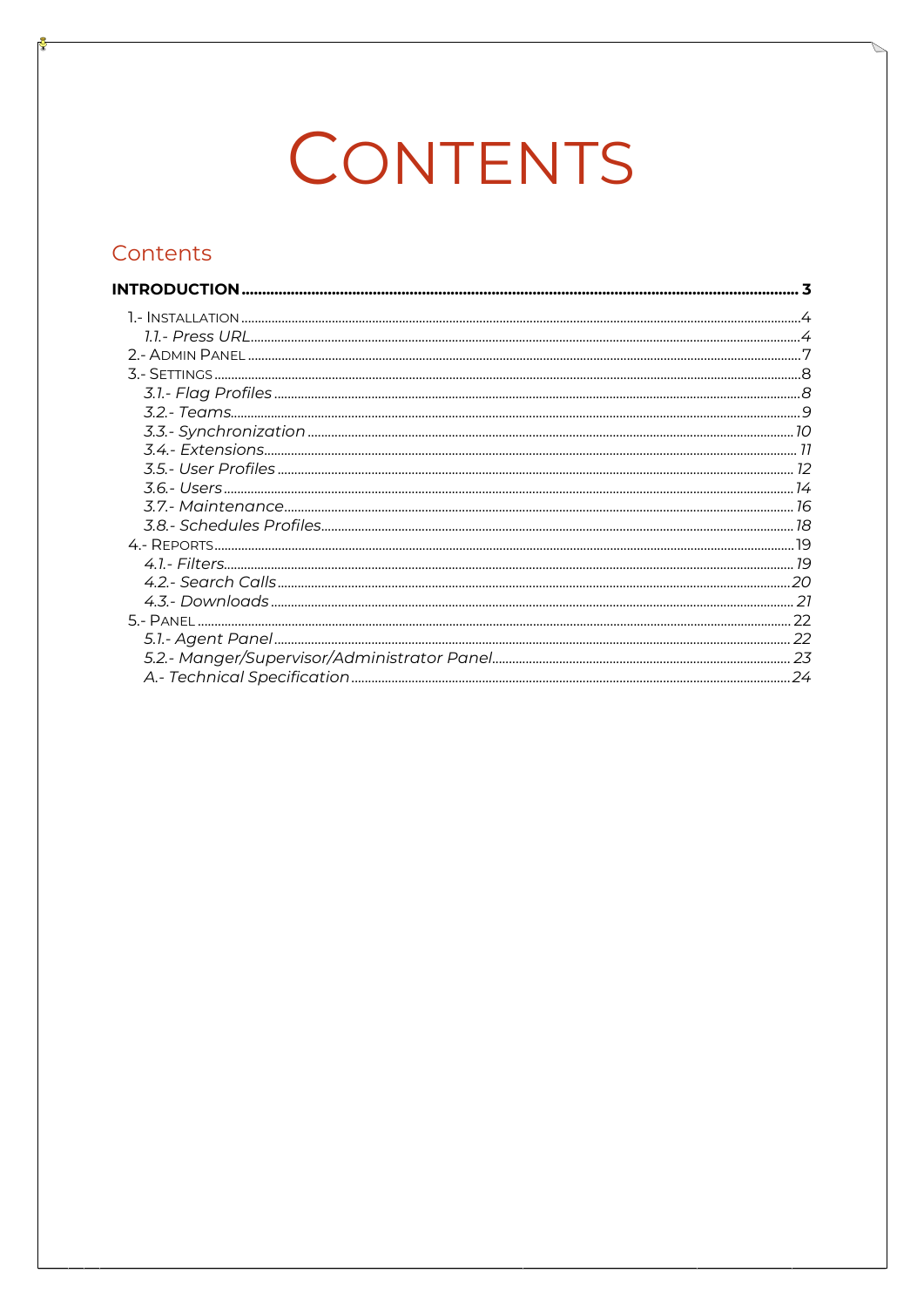# Introduction

Sonata Recordings Management is a software through which you can manage the recordings of your PBX. With Sonata RM you have the following options:

#### *Panel*

In the Main Panel, the Agent can observe his or her latest calls, the Supervisor can see the last calls of his or her Team, and the Administrator the last calls of the system. It is also possible to manage Flag, Reference and Note, as well as listen to the recording. Only the Supervisor or Administrator can qualify the call.

#### *Flag*

It is possible to catalog the type of call using different color flags associated with different texts. These allow us to search for calls by flag type, for example: Green Flag -> Sale, Red Flag -> Support, etc.

#### *Team*

With Sonata RM you can group the Agents by Team, that way only the Supervisor is allowed to see the recordings of the Team to which it is associated.

Sonata Suite is a set of programs that integrate with platforms based on Asterisk, below the list of these programs:

- SwitchBoard
- Billing System
- **Recordings Management System**
- Call Center Reports
- Stats (Call Center Reports)
- Dailer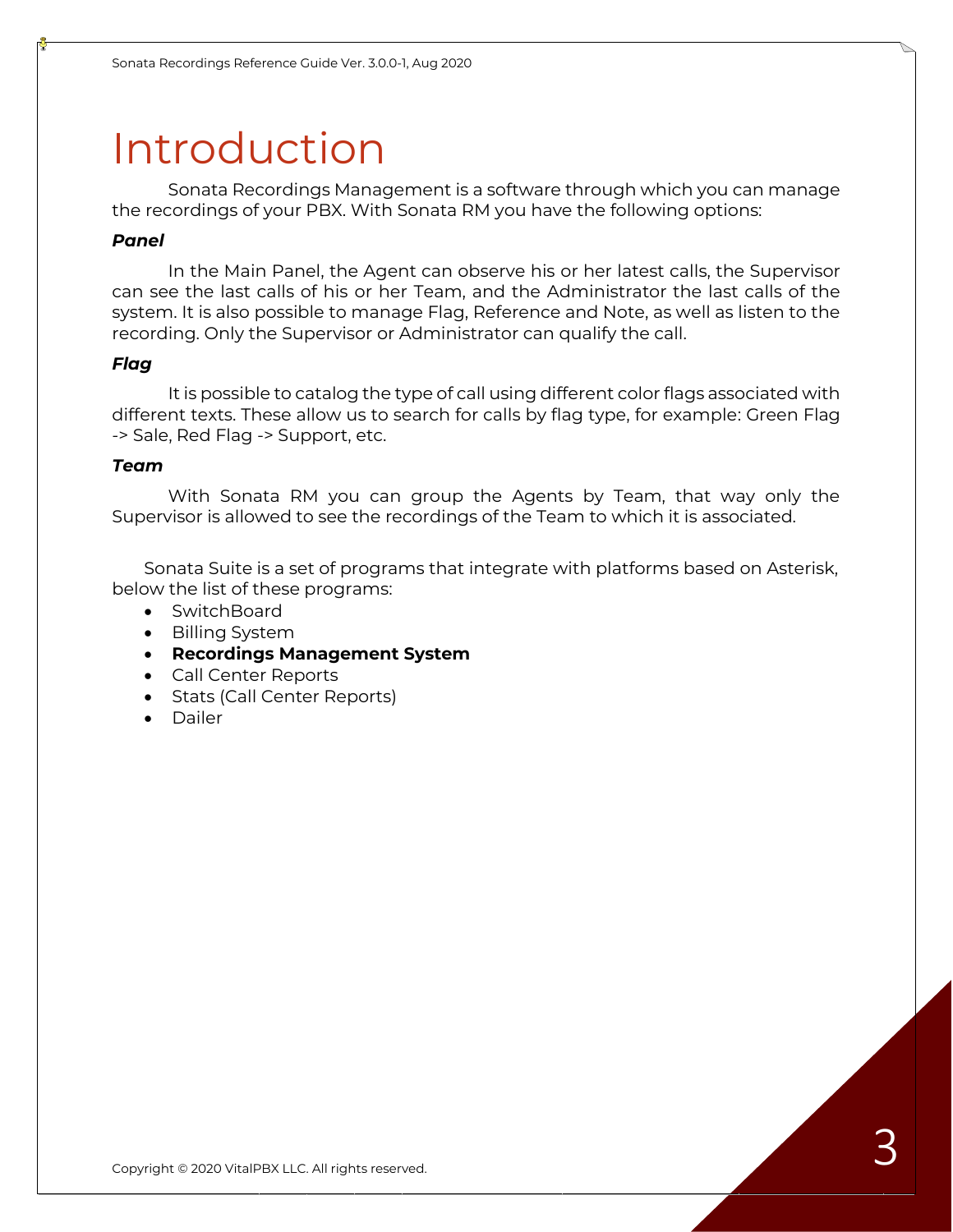### 1.- Installation

In your VitalPBX go to **Admin/Add-ons/Add-ons**, select Sonata Recording and press the install button  $\bullet$  shown in the Actions column. Wait a couple of minutes and then click the Sonata Recordings link and start configuring.

#### 1.1.- Press URL

Press the URL in the Add-ons list.

|                               | Sonata Recordings Install X                            |                                              |                                                              | A                                          | $\Box$ | $\times$ |
|-------------------------------|--------------------------------------------------------|----------------------------------------------|--------------------------------------------------------------|--------------------------------------------|--------|----------|
| $\leftarrow$<br>$\rightarrow$ | C 192.168.25.12/sonata/recordings/install/             |                                              |                                                              |                                            | ♥ ☆    |          |
|                               |                                                        |                                              |                                                              |                                            |        |          |
|                               |                                                        |                                              |                                                              |                                            |        |          |
|                               |                                                        |                                              |                                                              |                                            |        |          |
|                               |                                                        | <b>SONATA RECORDINGS INSTALLATION WIZARD</b> |                                                              |                                            |        |          |
|                               |                                                        |                                              |                                                              |                                            |        |          |
|                               | o                                                      |                                              |                                                              |                                            |        |          |
|                               |                                                        |                                              |                                                              |                                            |        |          |
|                               | <b>Dependencies</b>                                    | <b>Database Configuration</b>                |                                                              | <b>Admin Configuration</b>                 |        |          |
|                               | Check if all dependences are installed and configured. | Provide us access to install the database.   | Setting up credentials for the administrative account login. |                                            |        |          |
| 舂                             | <b>DEPENDENCIES</b>                                    |                                              |                                                              |                                            |        |          |
|                               | PHP Versión $>= 5.3$                                   |                                              | 5.6.31                                                       | $\bullet$                                  |        |          |
|                               | Mysql PDO Extension                                    |                                              | Installed                                                    | o                                          |        |          |
|                               | PHP gettext Extension                                  |                                              | Installed                                                    | O                                          |        |          |
|                               | Ombutel                                                |                                              | Installed                                                    | O                                          |        |          |
|                               | Telerec Resource Path (rw)                             |                                              | <b>rw</b>                                                    | O                                          |        |          |
|                               |                                                        |                                              |                                                              |                                            |        |          |
|                               |                                                        |                                              |                                                              |                                            |        |          |
|                               |                                                        |                                              |                                                              |                                            |        |          |
|                               |                                                        |                                              |                                                              |                                            |        |          |
|                               |                                                        |                                              |                                                              |                                            |        |          |
|                               |                                                        |                                              |                                                              |                                            |        |          |
|                               |                                                        |                                              |                                                              | <b>Next Step</b><br>Database Configuration |        |          |
|                               |                                                        |                                              |                                                              |                                            |        |          |
|                               |                                                        |                                              |                                                              |                                            |        |          |

a.- First check dependencies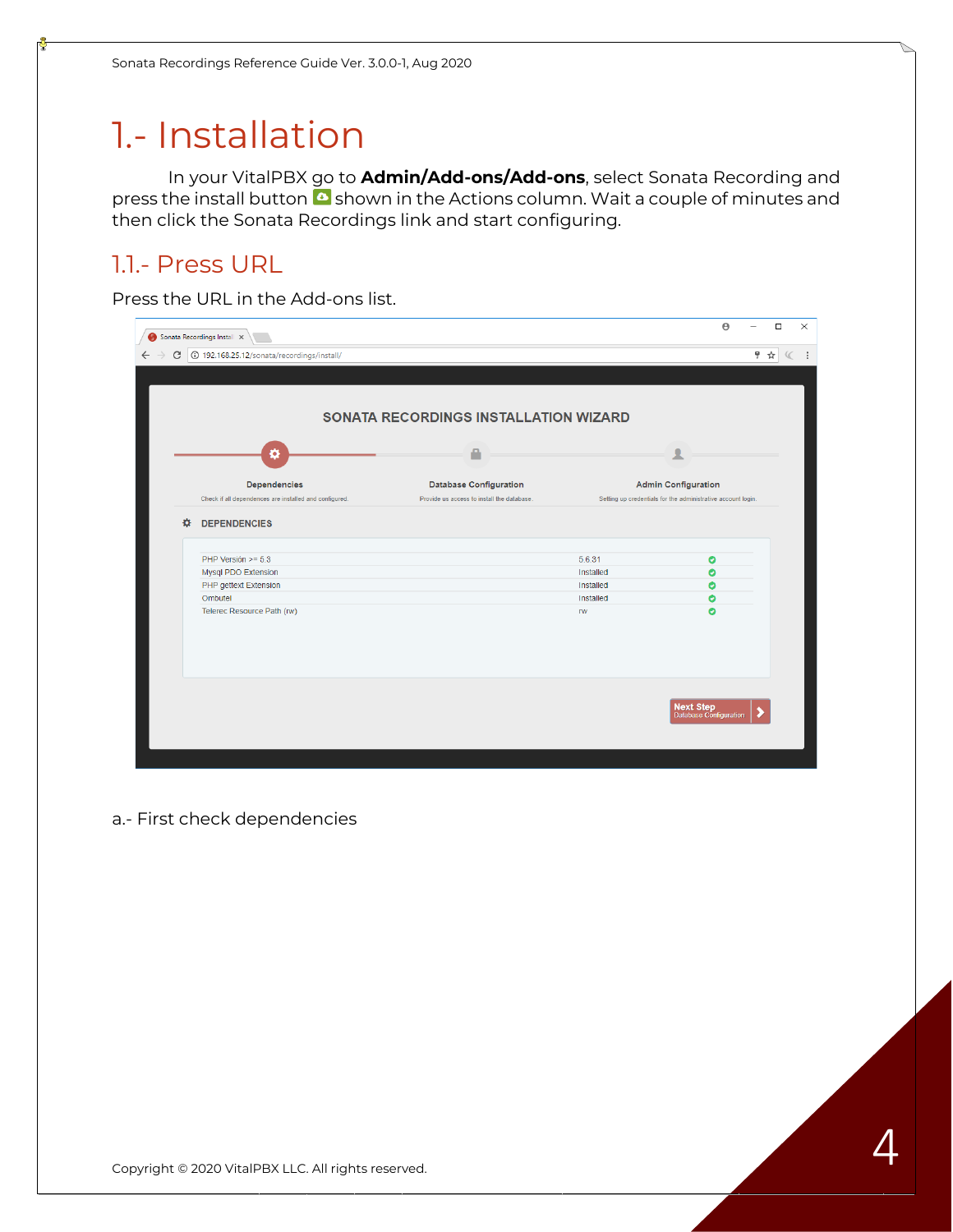b.- The second step is to fill the following information

- **Database Host**, if you install Sonata Recordings on the same server where the PBX is installed and the CDRs are stored, it is recommended to select "localhost", otherwise enter the remote IP or host.
- **Database User**, user to access the MySQL database administrator. It is very important, as it is used to create Sonata Recordings databases.
- **Database Password**, password to access the MySQL database administrator. It is very important, as it is used to create Sonata Recordings databases. In the case of VitalPBX the root user does not have a password.

|                                                                               |           | <b>SONATA RECORDINGS INSTALLATION WIZARD</b>                                |                                                                                            |
|-------------------------------------------------------------------------------|-----------|-----------------------------------------------------------------------------|--------------------------------------------------------------------------------------------|
| o                                                                             |           |                                                                             | Ω                                                                                          |
| <b>Dependencies</b><br>Check if all dependences are installed and configured. |           | <b>Database Configuration</b><br>Provide us access to install the database. | <b>Admin Configuration</b><br>Setting up credentials for the administrative account login. |
| <b>DATABASE CONFIGURATION</b>                                                 |           |                                                                             |                                                                                            |
| Database Host *                                                               | localhost |                                                                             |                                                                                            |
| Database User*                                                                | root      |                                                                             |                                                                                            |
| <b>Database Password</b>                                                      |           |                                                                             |                                                                                            |
|                                                                               |           |                                                                             |                                                                                            |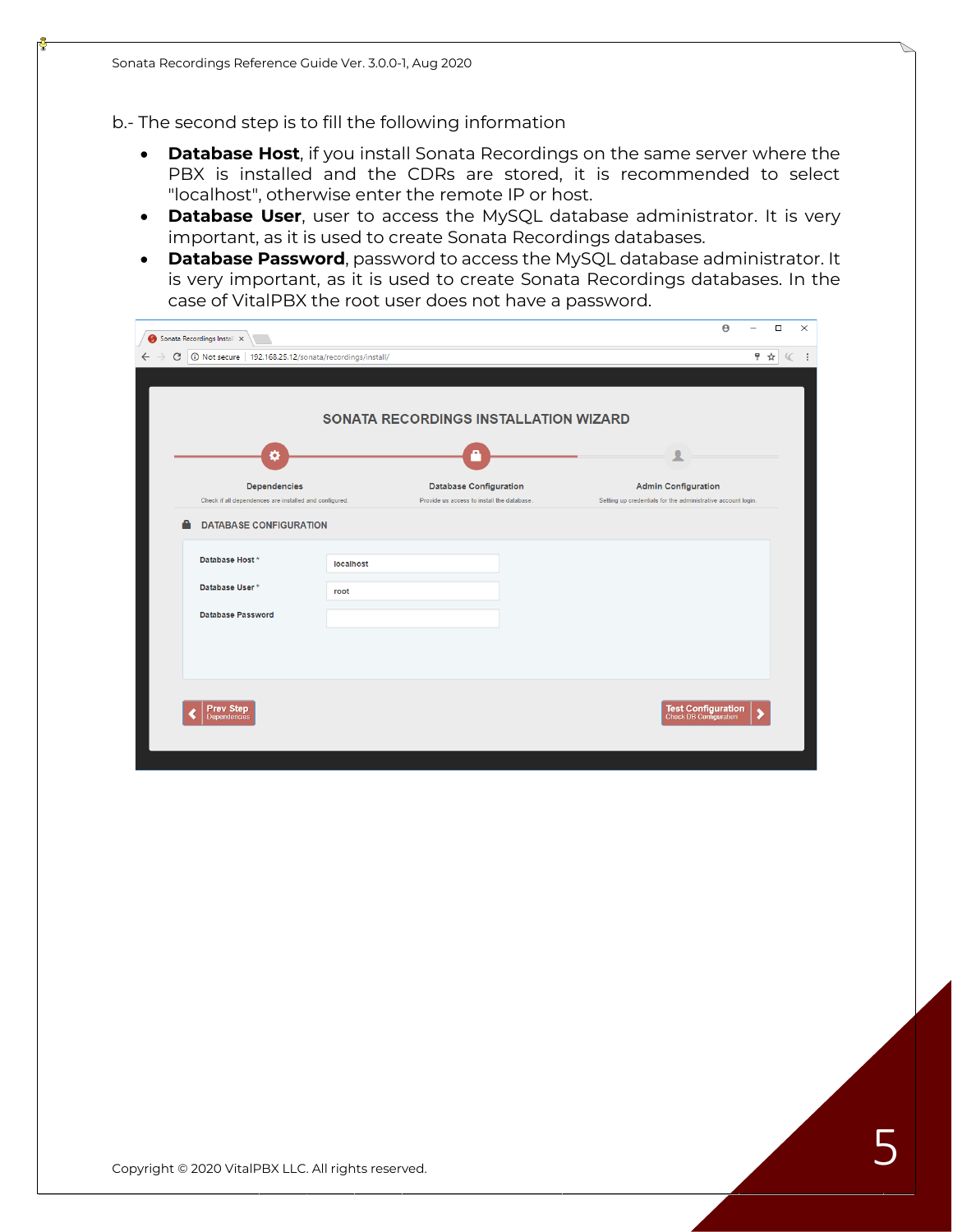c.- The final step is to fill the following information

- **Username**, admin user to login into Sonata Recordings.
- **Password**, admin password.
- **Retype Password**, admin password again.

| Sonata Recordings Install X                                                   |                                                                             | $\Theta$<br>$\Box$                                                                         |
|-------------------------------------------------------------------------------|-----------------------------------------------------------------------------|--------------------------------------------------------------------------------------------|
| C   192.168.25.12/sonata/recordings/install/<br>$\rightarrow$                 |                                                                             | Ψ.<br>☆<br>Œ                                                                               |
|                                                                               |                                                                             |                                                                                            |
|                                                                               |                                                                             |                                                                                            |
|                                                                               | <b>SONATA RECORDINGS INSTALLATION WIZARD</b>                                |                                                                                            |
|                                                                               |                                                                             |                                                                                            |
| o                                                                             |                                                                             |                                                                                            |
|                                                                               |                                                                             |                                                                                            |
| <b>Dependencies</b><br>Check if all dependences are installed and configured. | <b>Database Configuration</b><br>Provide us access to install the database. | <b>Admin Configuration</b><br>Setting up credentials for the administrative account login. |
| Æ<br><b>ADMIN CONFIGURATION</b>                                               |                                                                             |                                                                                            |
|                                                                               |                                                                             |                                                                                            |
| Admin User*<br>admin                                                          |                                                                             |                                                                                            |
| Admin Password *                                                              |                                                                             |                                                                                            |
|                                                                               |                                                                             |                                                                                            |
| Retype Password*                                                              |                                                                             |                                                                                            |
|                                                                               |                                                                             |                                                                                            |
|                                                                               |                                                                             |                                                                                            |
|                                                                               |                                                                             |                                                                                            |
|                                                                               |                                                                             |                                                                                            |
| <b>Prev Step</b><br>Database Configuration                                    |                                                                             | Create User<br>Set admin user                                                              |
|                                                                               |                                                                             |                                                                                            |
|                                                                               |                                                                             |                                                                                            |

d.- Login with the user and password previously created.

| <b>SonataSuite</b><br>Recordings |
|----------------------------------|
| admin                            |
|                                  |
| <b>Sign In</b>                   |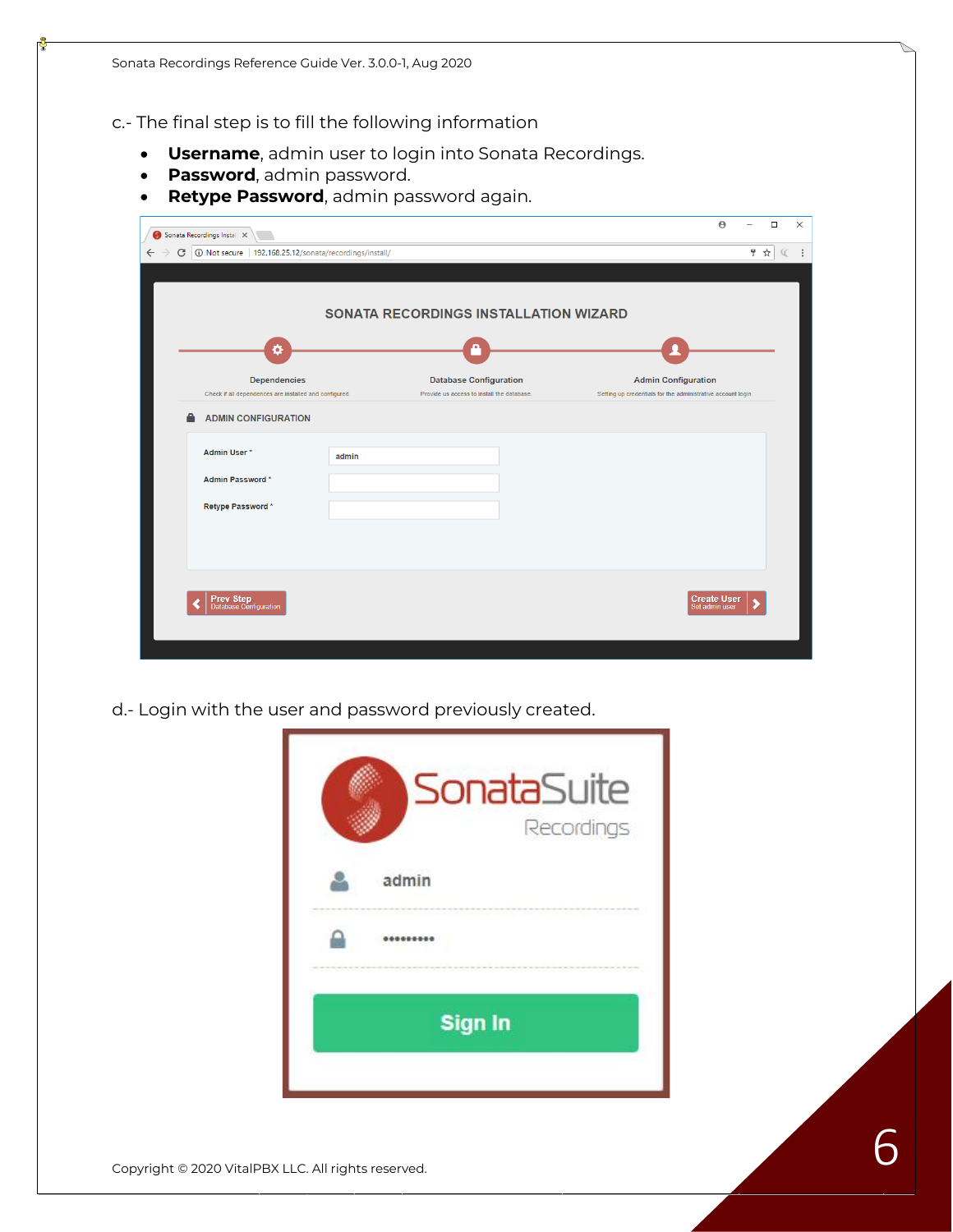## 2.- Admin Panel

The **Manager/Supervisor/Administrator** Panel displays the latest calls or recordings with the ability to set flags, create notes, set a reference or listen to the recording.

| SonataSuite<br>Recordings       |                               |          |                       |                  |                          |               |                 |                                                                  | $\ddot{\phantom{1}}$ |
|---------------------------------|-------------------------------|----------|-----------------------|------------------|--------------------------|---------------|-----------------|------------------------------------------------------------------|----------------------|
| Administrator<br>Administration | $\mathcal{L}$<br>Panel<br>۰   |          |                       |                  |                          |               |                 |                                                                  |                      |
|                                 | <b>GENERAL</b>                |          |                       |                  |                          |               |                 |                                                                  |                      |
| ☎<br>PANEL                      | <b>Date</b>                   | Time     | Team                  | <b>Extension</b> | Calltype                 | <b>Number</b> | <b>Duration</b> | <b>Actions</b>                                                   |                      |
|                                 | 2017-10-17                    | 10:49:38 | <b>ADMINISTRACION</b> | 8250             |                          | 8253          | 00:00:21        | $\blacksquare$                                                   | 面                    |
| E                               | 2017-10-17                    | 10:49:38 | ADMINISTRACION        | 8253             | $\rightarrow$            | 8250          | 00:00:21        | <b>FPZO</b>                                                      | 面                    |
| <b>REPORTS</b>                  | 2017-10-17                    | 10:48:34 | ADMINISTRACION        | 8255             | →                        | 254           | 00:00:01        | $\blacksquare$ $\blacksquare$ $\lozenge$ $\lozenge$              | 面                    |
|                                 | 2017-10-17                    | 10:48:34 | <b>ADMINISTRACION</b> | 8255             | $\longrightarrow$        | 254           | 00:00:01        | <b>FPZO</b>                                                      | 面                    |
| ✿                               | 2017-10-17                    | 10:38:03 | SOPORTE               | 8263             |                          | 8253          | 00:01:25        | $\blacksquare$ $\blacksquare$ $\lozenge$ $\lozenge$              | 面                    |
| <b>SETTINGS</b>                 | 2017-10-17                    | 10:38:03 | ADMINISTRACION        | 8253             | →                        | 8263          | 00:01:25        | FPZO                                                             | û                    |
|                                 | 2017-10-17                    | 10:33:26 | ADMINISTRACION        | 8255             | $\overline{\phantom{m}}$ | 7500          | 00:00:06        | $\blacksquare$ $\blacksquare$ $\lozenge$ $\lozenge$              | 面                    |
|                                 | 2017-10-17                    | 10:26:01 | ADMINISTRACION        | 8303             | $\rightarrow$            | 922528920     | 00:00:34        | <b>FPZO</b>                                                      | 面                    |
|                                 | 2017-10-17                    | 09:54:44 | <b>ADMINISTRACION</b> | 8303             | →                        | 922528920     | 00:00:38        | $\blacksquare$ $\blacksquare$ $\lozenge$ $\lozenge$              | 面                    |
|                                 | 2017-10-17                    | 09:40:53 | <b>ADMINISTRACION</b> | 8255             | →                        | 8270          | 00:00:39        | <b>FPZO</b>                                                      | Ŵ                    |
|                                 | Showing 1 to 10 of 32 entries |          |                       |                  |                          |               | Previous        | $\overline{2}$<br>$\mathbf{3}$<br>$\overline{4}$<br>$\mathbf{1}$ | Next                 |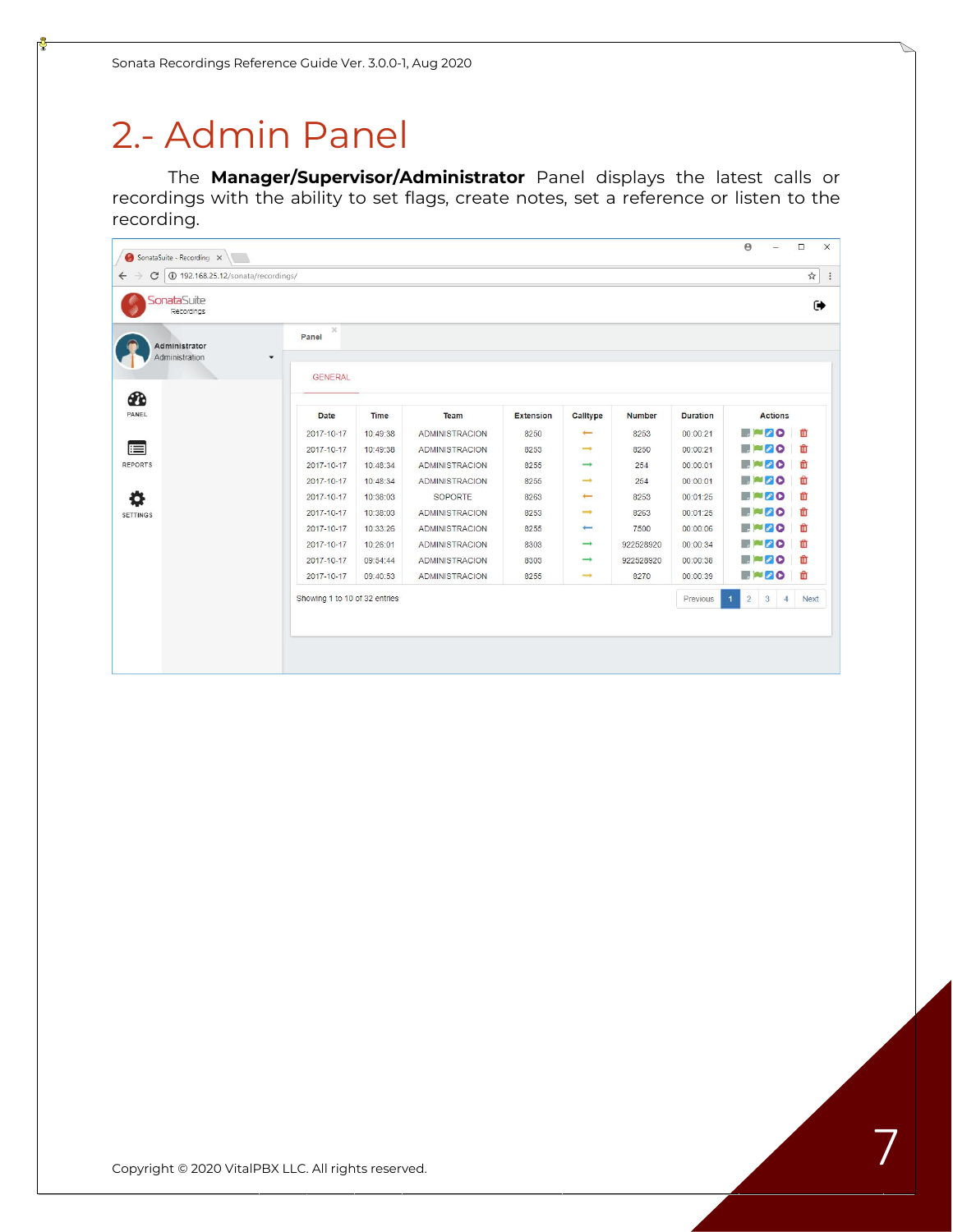## 3.- Settings

#### 3.1.- Flag Profiles

The Flag is used to categorize the recording. You can create multiple Flag profiles with different colors and flag meanings.

To create a Flag, go to **Settings/Flag Profiles**:

| $\boldsymbol{\times}$<br><b>Flags Profiles</b> |                 |                                      |                        |  |                    |                      |                  |
|------------------------------------------------|-----------------|--------------------------------------|------------------------|--|--------------------|----------------------|------------------|
| <b>GENERAL</b>                                 |                 |                                      |                        |  |                    |                      | 津                |
| Description                                    | <b>SDOPORTE</b> |                                      |                        |  |                    |                      |                  |
| Flags*                                         |                 |                                      |                        |  |                    |                      |                  |
| <b>Name</b>                                    |                 | Color                                |                        |  |                    |                      |                  |
| Soporte                                        | p.              | Red<br>$\pmb{\mathrm{v}}$            |                        |  |                    |                      |                  |
| Contrato                                       | p               | $\star$<br><b>Blue</b>               | $\boxed{\blacksquare}$ |  |                    |                      |                  |
| Soporte en Linea                               | p               | Green<br>$\mathcal{L}_{\mathcal{A}}$ |                        |  |                    |                      |                  |
|                                                |                 |                                      | Add                    |  |                    |                      |                  |
|                                                |                 |                                      |                        |  |                    |                      |                  |
|                                                |                 |                                      |                        |  |                    |                      |                  |
|                                                |                 |                                      |                        |  | $\sqrt{\ }$ Update | $\widehat{m}$ Delete | $\bullet$ Cancel |

In Flag Profiles the following data must be configured:

- **Description**, brief description with which the Flag Profile is identified.
- **Add**, press this button to add a Flag.
- **Name**, flag name.
- **Color**, Color with which this flag is associated.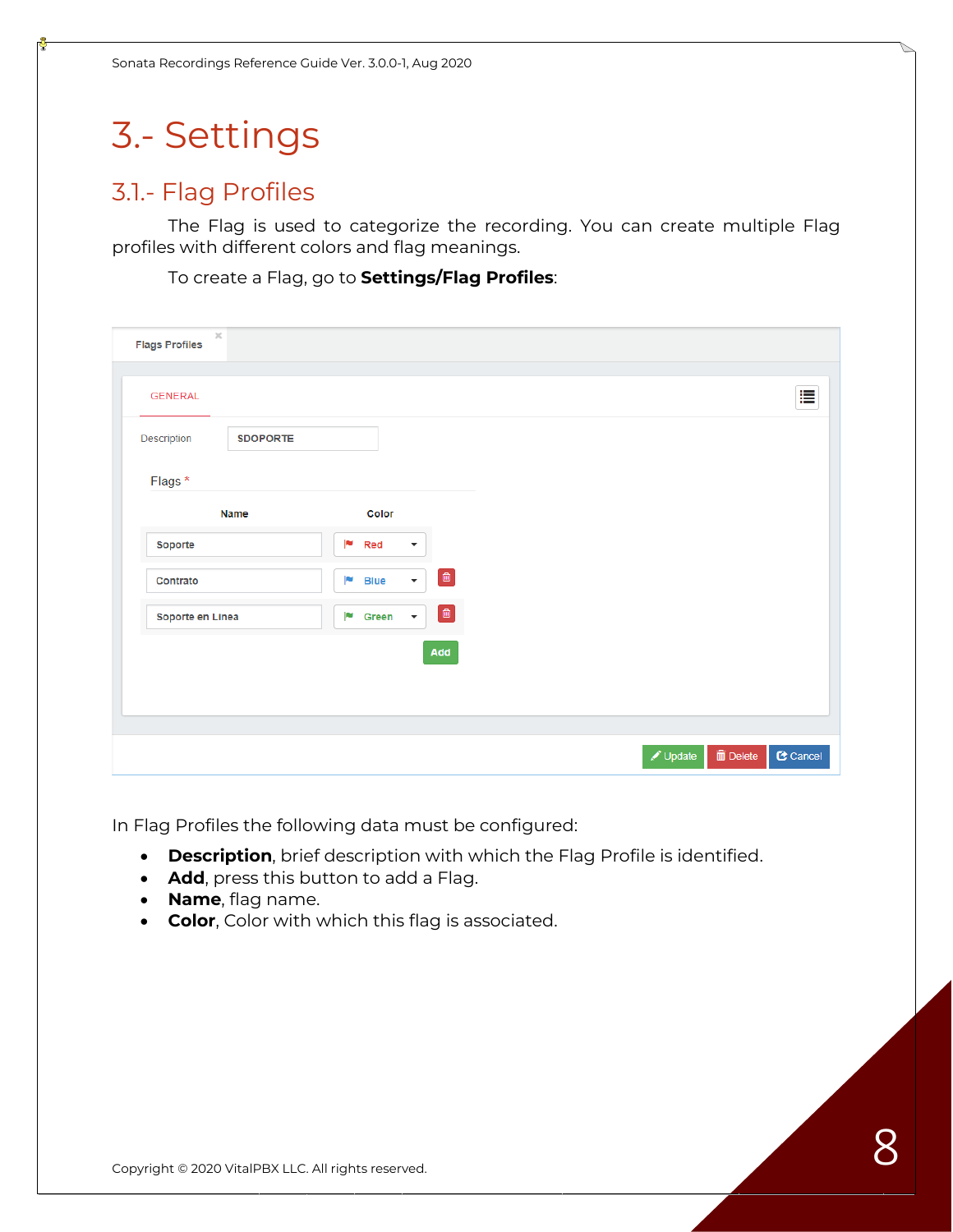#### 3.2.- Teams

It is possible to group extensions in Teams and each Team will have associated a Flag Profile. This greatly facilitates the administration of recordings by department.

To create a Team, go to Settings/Teams:

|                                    | 疆 |               |
|------------------------------------|---|---------------|
|                                    |   |               |
| <b>ADMINISTRACION</b><br>$\;$ $\;$ |   |               |
|                                    |   |               |
|                                    |   |               |
|                                    |   |               |
|                                    |   | <b>B</b> Save |

In Teams the following data must be configured:

- **Description**, Brief description with which the Team is identified.
- **Flag Profile**, Flag Profile with which this Team is associated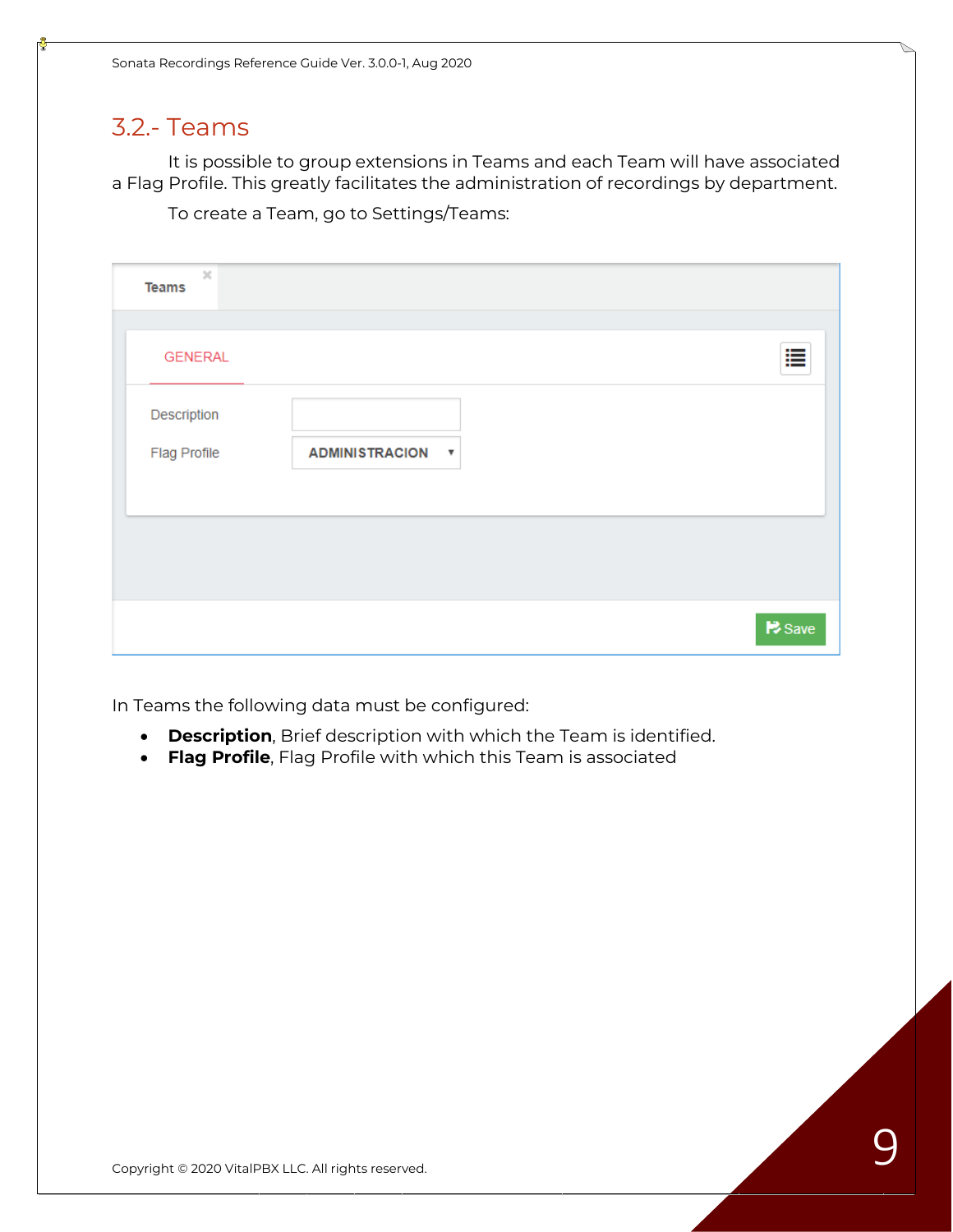### 3.3.- Synchronization

Now synchronize the extension, the demo just synchronizes 8 extensions, you can select the extension and associate it with your Team.

To synchronize the extension, go to **Settings/Synchronization**:

| $\mathcal{Y}_\mathrm{c}$<br>Synchronization |                                    |                      |
|---------------------------------------------|------------------------------------|----------------------|
| <b>GENERAL</b>                              |                                    |                      |
| Team                                        | <b>ADMINISTRACION</b><br>$\;$ $\;$ |                      |
| Extensions                                  | 這                                  |                      |
|                                             |                                    |                      |
|                                             |                                    |                      |
|                                             |                                    | $\sigma$ Synchronize |

In Synchronization the following data must be configured:

- **Team,** Name of the Team that the extensions belong to.
- **Extensions**, Select the extensions to assign to this Team.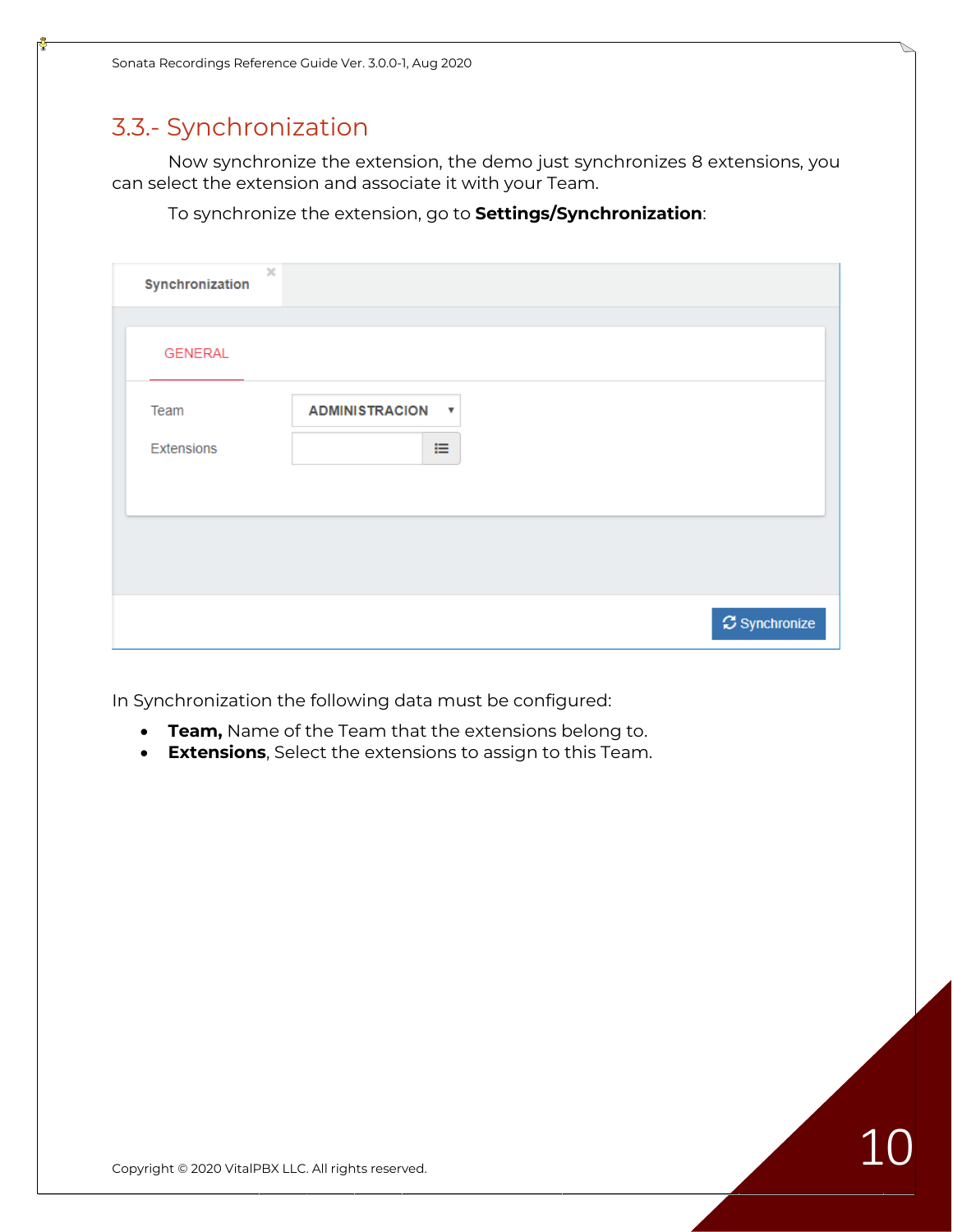#### 3.4.- Extensions

It is possible to change the configuration of an extension after synchronizing, for this you have to go to **Settings/Extensions**:

| <b>Extension Name</b> | Rodrigo Cuadra                                   |  |
|-----------------------|--------------------------------------------------|--|
| Team                  | <b>ADMINISTRACION</b><br>$\overline{\mathbf{v}}$ |  |
| Outgoing<br>Recording | Yes                                              |  |
| Incoming<br>Recording | Yes                                              |  |
| Internal Recording    | Yes                                              |  |

In Extensions you can configure the following options:

- **Team**, Name of the Team that the extensions belong to.
- **Outgoing Recording**, If the outgoing calls are to be recorded.
- **Incoming Recording**, If the incoming calls are to be recorded.
- **Internal Recording**, If the internal calls are to be recorded.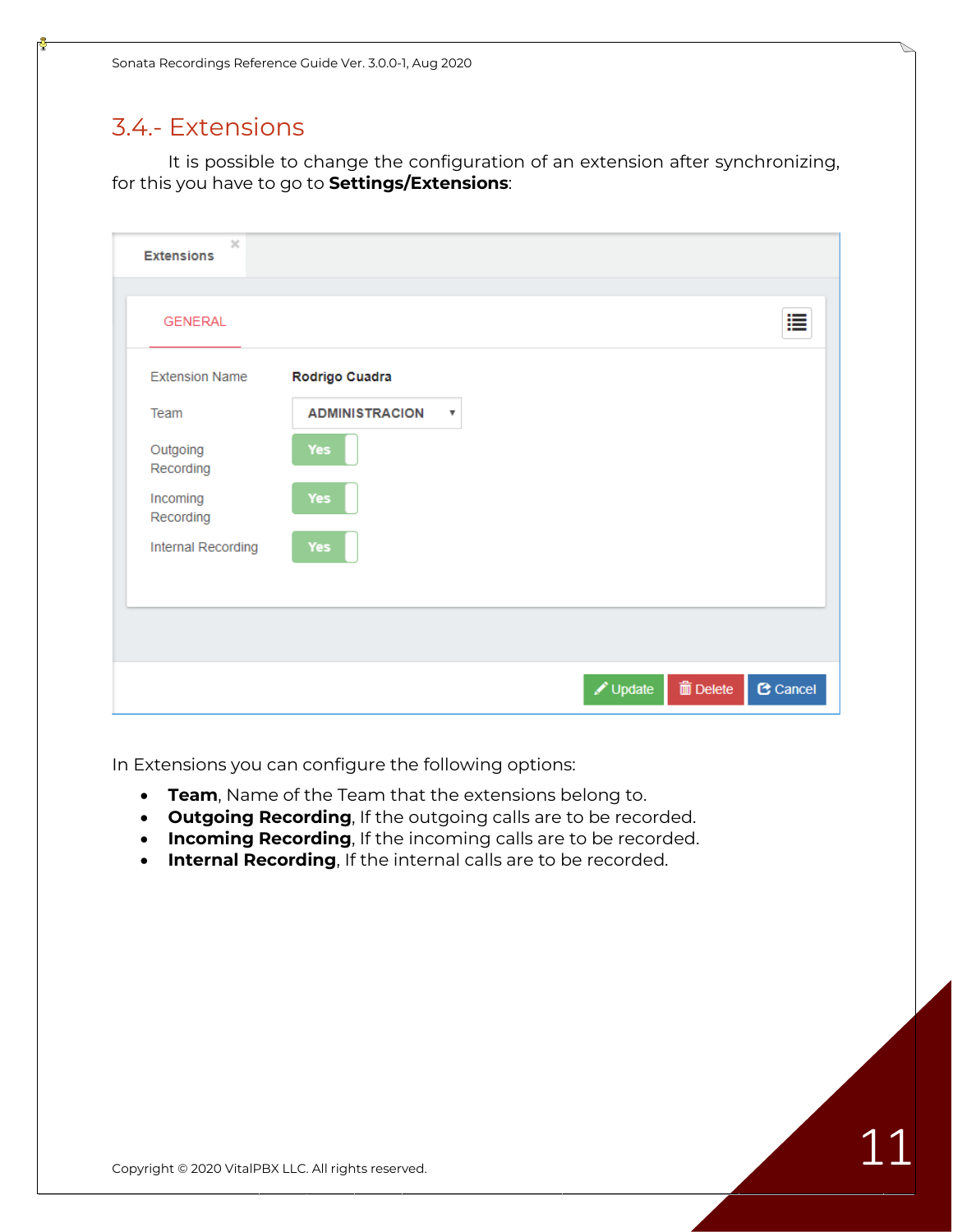#### 3.5.- User Profiles

Sonata Recordings allows us to create users with different types of privileges, to create the Users Profiles it is necessary to go to **Settings/User Profiles**.

| <b>GENERAL</b>            |                               |                                       | 拒           |
|---------------------------|-------------------------------|---------------------------------------|-------------|
| Name                      |                               | 這<br>Permissions<br>Allow Listening R |             |
| Type                      | Administrator<br>$\checkmark$ |                                       |             |
| <b>Unselected Modules</b> |                               | <b>Selected Modules</b>               |             |
| Add all                   |                               | <b>Remove all</b>                     |             |
|                           |                               | <b>Flag Profiles</b>                  | ×           |
|                           |                               | Search Calls                          | ×           |
|                           |                               | Extensions                            | ×           |
|                           |                               | <b>Users</b>                          | ×           |
|                           |                               | <b>Users Profiles</b>                 | ×           |
|                           |                               | Teams                                 | ×           |
|                           |                               | Panel                                 | $\mathbf x$ |
|                           |                               | Downloads                             | ×           |
|                           |                               | <b>Filters</b><br>Activations         | ×           |
|                           |                               | Synchronization                       | ×<br>×      |
|                           |                               | Maintenance                           | ×           |
|                           |                               | <b>Schedules Profiles</b>             | ×           |
|                           |                               |                                       |             |
|                           |                               |                                       |             |
|                           |                               |                                       |             |

- **Name**, name for this User Profile.
- **Type**, it defines the type of profile. On the user's dialog, depending on the selected user type, the profile dropdown will be populated with profiles that have the same type as the user type.
	- o **Agent**, just for the extensions owner, with this profile just can manage your own call recordings.
	- o **Supervisor**, the Supervisor profile can have access to the assigned Team.
	- o **Manager**, the Manager profile can have access to the assigned Supervisor.
	- o **Super Administrator**, the administrator of the system.
- **Permissions**, it allows you to select what permissions or actions has the user.
	- Add Notes, allows the user to create notes related to the recording.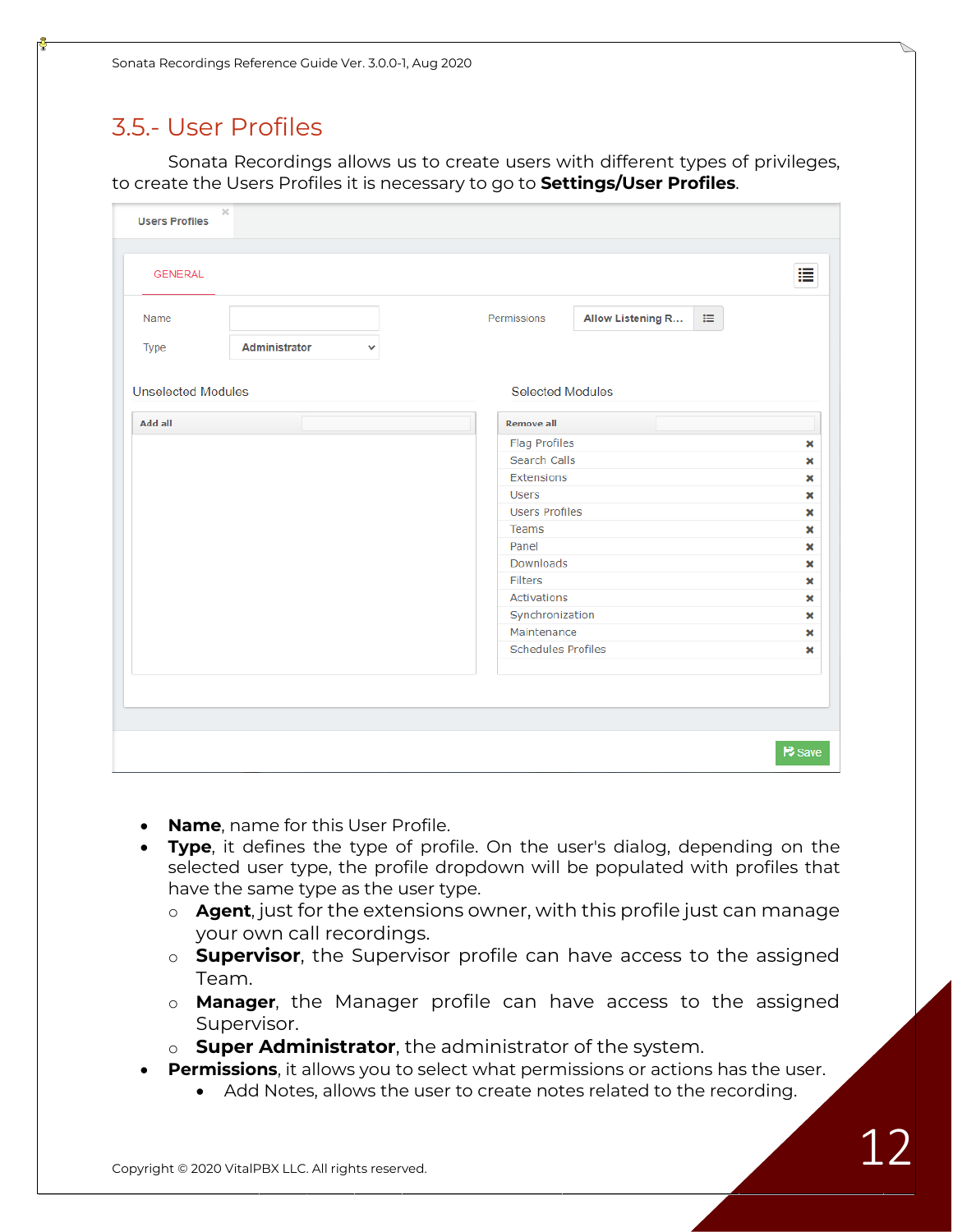- **Add Flags**, allows user to assign flags related to the recording.
- **Add References**, allows the user to associate the recording with a reference.
- **Allow Listening Recording**, allows the user to listen to recordings.
- **Create Reports**, allows the user to create reports.
- **Allow Delete**, allows user to delete recordings.
- **Selected Modules**, select the modules that the user will be able to enter.

| <b>Select Permissions</b> |                            | ×             |
|---------------------------|----------------------------|---------------|
| Add all                   | Remove all                 |               |
|                           | Allow Listening Recordings | ×             |
|                           | Add Notes                  | ×             |
|                           | Add Flags                  | $\mathbf x$   |
|                           | Add References             | ×             |
|                           | Allow Deleting Recordings  | ×             |
|                           | Create Reports             | $\mathbf x$   |
|                           |                            |               |
|                           | Cancel                     | <b>Accept</b> |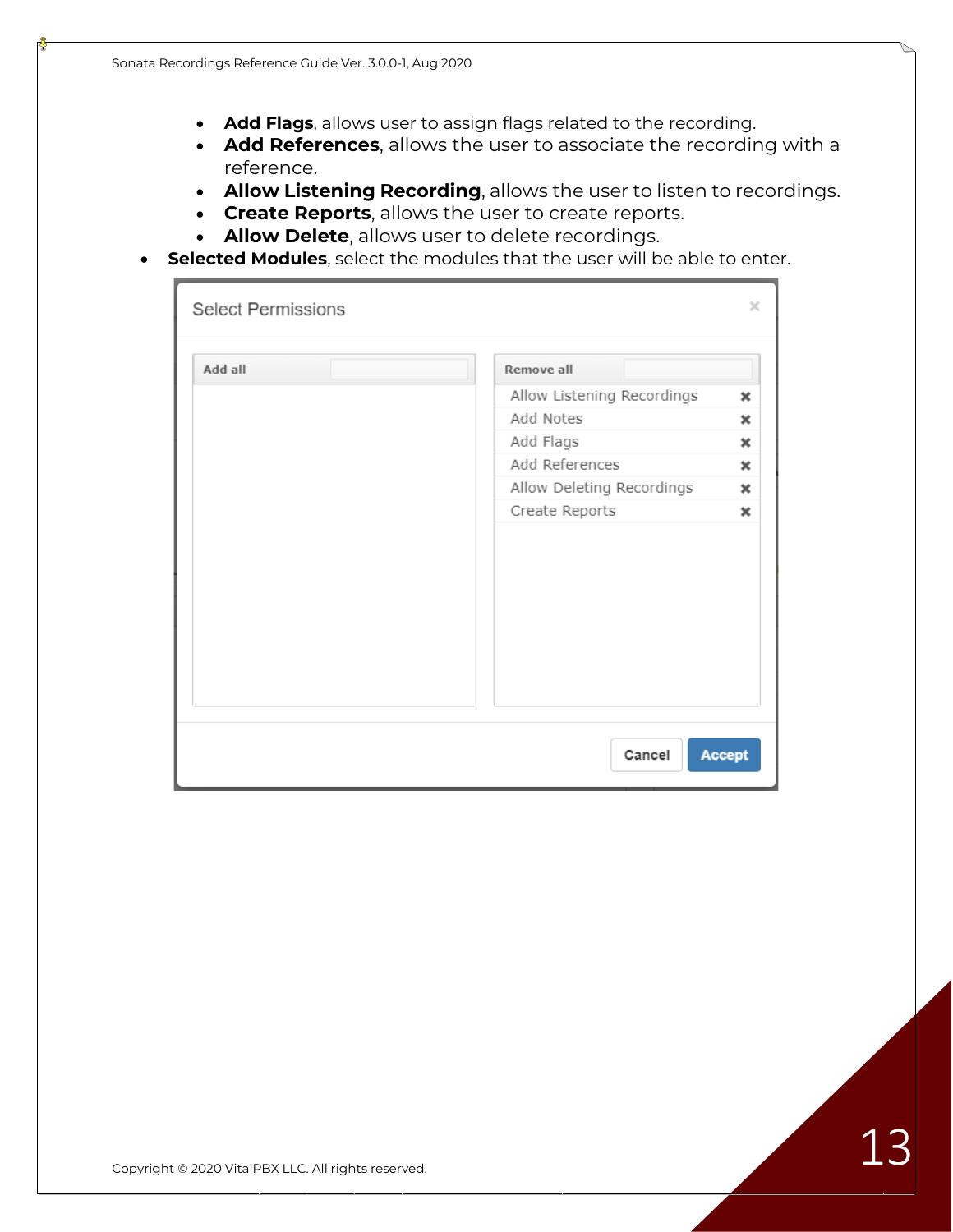#### 3.6.- Users

Sonata Recordings allows us to create users with different types of privileges, to create the Users it is necessary to go to **Settings/Users**. Each user will be associated with a User Profile, which must have been previously created.

| <b>GENERAL</b>                                                | SETTINGS                                               |                              |                     | 這 |
|---------------------------------------------------------------|--------------------------------------------------------|------------------------------|---------------------|---|
| Full Name*<br>User Name*<br>Password*<br>User Type<br>Profile | admin<br>***********<br>Administrator<br>Administrator | $\checkmark$<br>$\checkmark$ | <b>Select Image</b> |   |
| Startup Dialog<br>Department                                  | <b>Flag Profiles</b>                                   | $\checkmark$                 |                     |   |
| Tenant                                                        | VitalPBX                                               | $\checkmark$                 |                     |   |

In Users the options to configure are the following:

- **Full Name**, full name of user.
- **User Name**, name used to login.
- **Password**, your secure password for login.
- **User Type**, we have 4 types of users:
	- o **Agent**, just for the extension's owner, with this profile just can manage your own call recordings.
	- o **Supervisor**, the Supervisor profile can have access to the assigned Team.
	- o **Manager**, the Manager profile can have access to the assigned Supervisor.
	- o **Admin**, the administrator of the system.
- **Profile**, profile for this User.
- **Startup Dialog**, which dialog to be displayed when logging into the system.
- **Department**, user Department (Example: Development).
- **Tenant,** tenant to whom belongs this user.
- **Extension**, this option only shows if you select Agent. It is the extension associated with the Agent, an Agent can only view its recordings.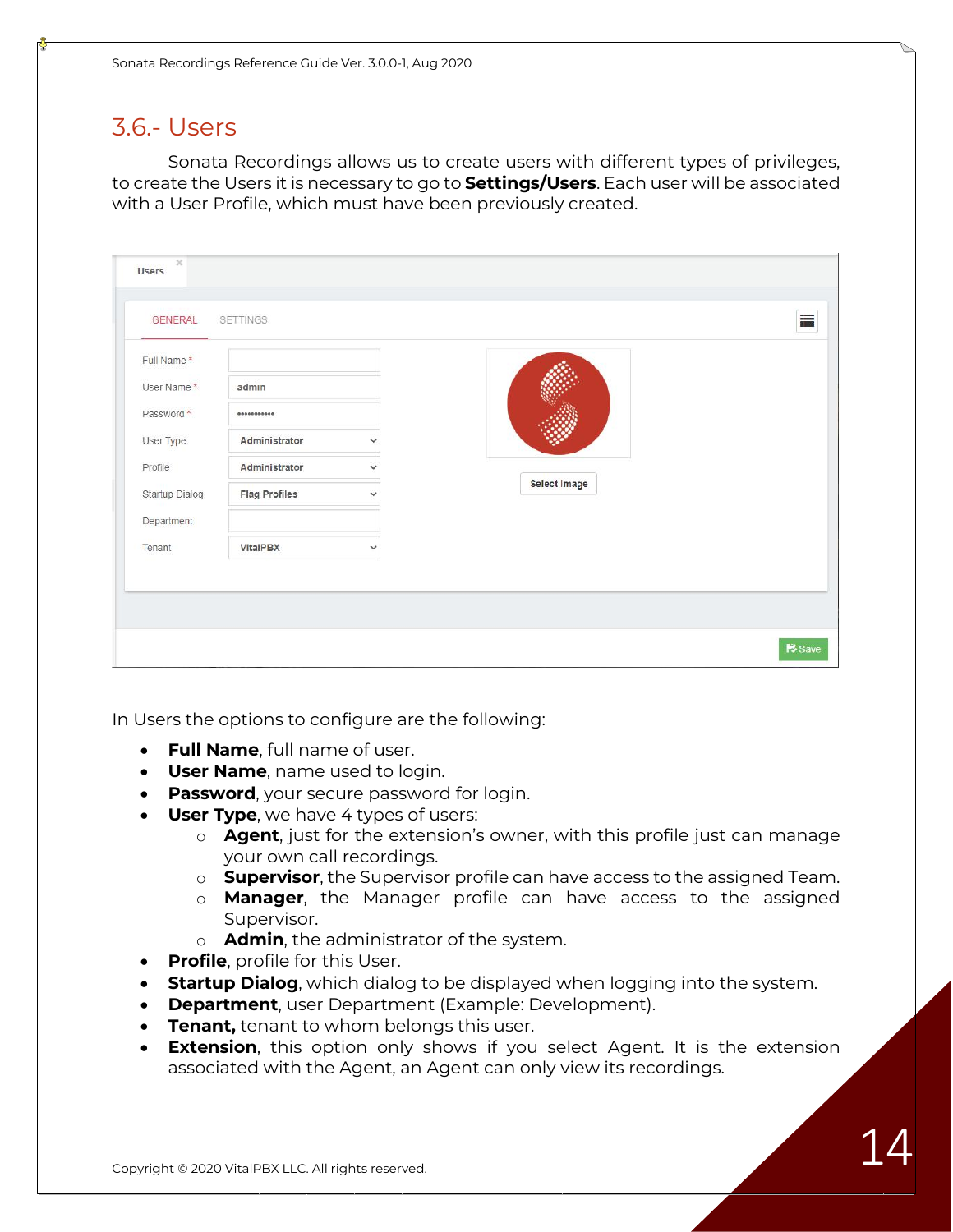- **Teams**, this option only shows if you select Supervisor. The Supervisor may have several Teams under his or her charge, which will give him access to the recordings that will have access to these Teams.
- **Supervisors,** this option only shows if you select Manager. The Manager may be in charge of several supervisors, which will give access to the recordings that these supervisors have access to.
- **Select Image**, user avatar.

First create the Agent, one for each extension. Remember to associate the user with each extension. In the second tab you can set the Language and more settings.

| $\gtrsim$<br><b>Users</b> |                                                             |               |
|---------------------------|-------------------------------------------------------------|---------------|
| GENERAL SETTINGS          |                                                             | 這             |
| Language                  | <b>English (United States)</b><br>$\boldsymbol{\mathrm{v}}$ |               |
| Timezone                  | (GMT +0:00) Africa/Abi ▼                                    |               |
| Multitab                  | <b>Yes</b>                                                  |               |
|                           |                                                             |               |
|                           |                                                             |               |
|                           |                                                             |               |
|                           |                                                             |               |
|                           |                                                             | <b>B</b> Save |

In second tab of Users the options to take to configure are the following:

- **Language**, Language to display the interface in.
- **TimeZone,** Time zone that the recordings will be displayed in.
- **Multitab,** the MultiTab option allows several forms to be displayed at the same time on the screen with the possibility of switching from one to the other by clicking the TAB.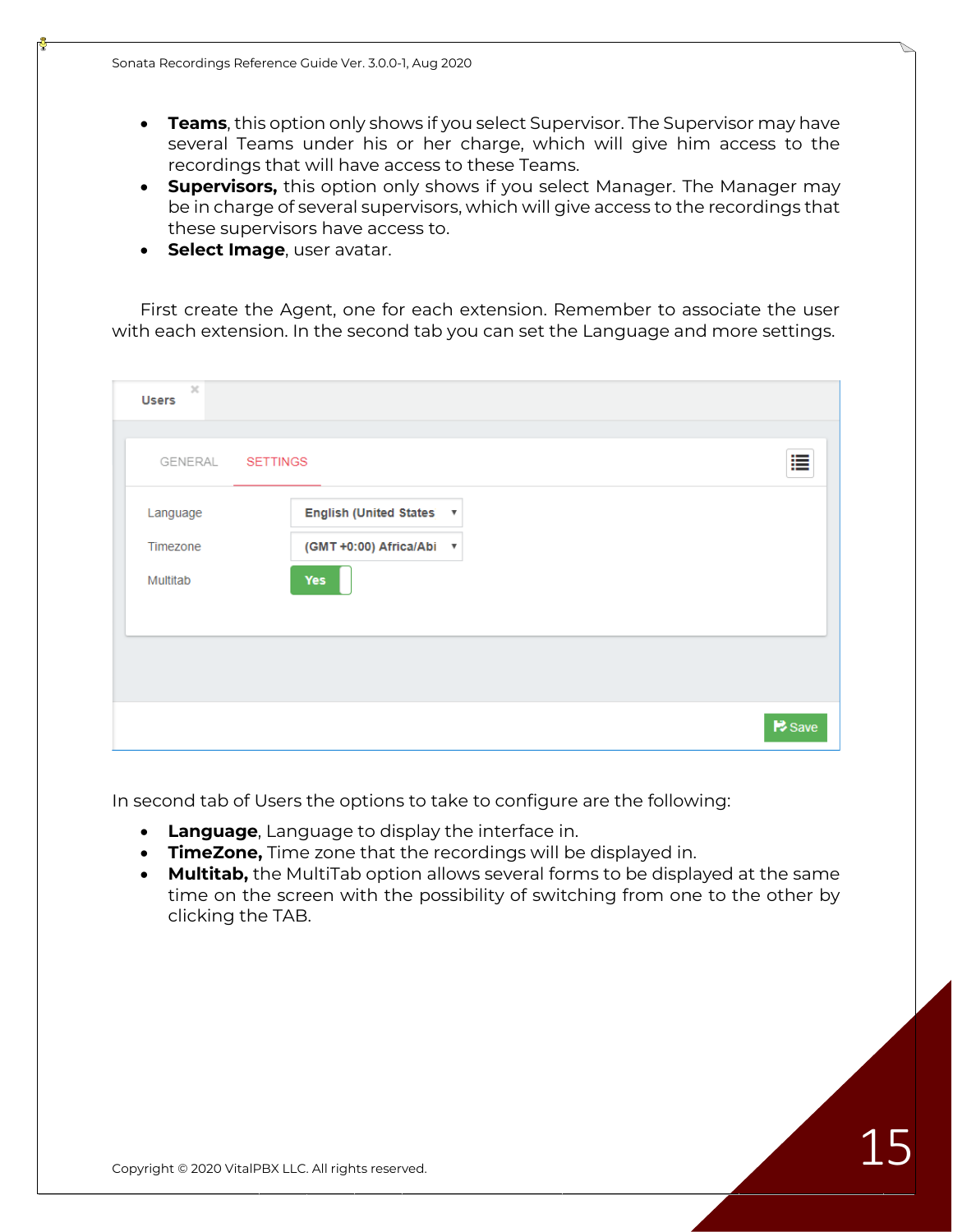#### 3.7.- Maintenance

The maintenance module allows us to convert the recordings to mp3 format and erase the unnecessary recordings, thus reducing the hard disk use.

| <b>Clear Oldest</b><br>Recordings<br>Clear Short<br>Recordings<br>Schedule | -- Select a Schedule --<br>$\checkmark$ | Backup<br>Recordings<br><b>Directory</b><br>Convert | <b>Disabled</b><br>admin<br><b>No</b> | $\checkmark$ |
|----------------------------------------------------------------------------|-----------------------------------------|-----------------------------------------------------|---------------------------------------|--------------|
|----------------------------------------------------------------------------|-----------------------------------------|-----------------------------------------------------|---------------------------------------|--------------|

In Maintenance the options to configure are the following:

- **Clear Oldest Recording,** allows you to defined the maximum number of days that recordings should be retained. The recordings with more age than the days defined here will be deleted.
- **Clear Short Recordings**, allows you to define the minimum duration in seconds for a recording to be considered as too short, and delete it.
- **Schedule,** schedule used to run the process.
- **Backup Recordings,** it allows you to define if recordings will be backed up on a different place (Directory or FTP Server).
- **Directory,** when you select directory, the recordings are moved to the configured directory.
- **Convert Recordings,** Convert recordings to MP3 format.
- **Move After Convert**, move the recordings after you convert them.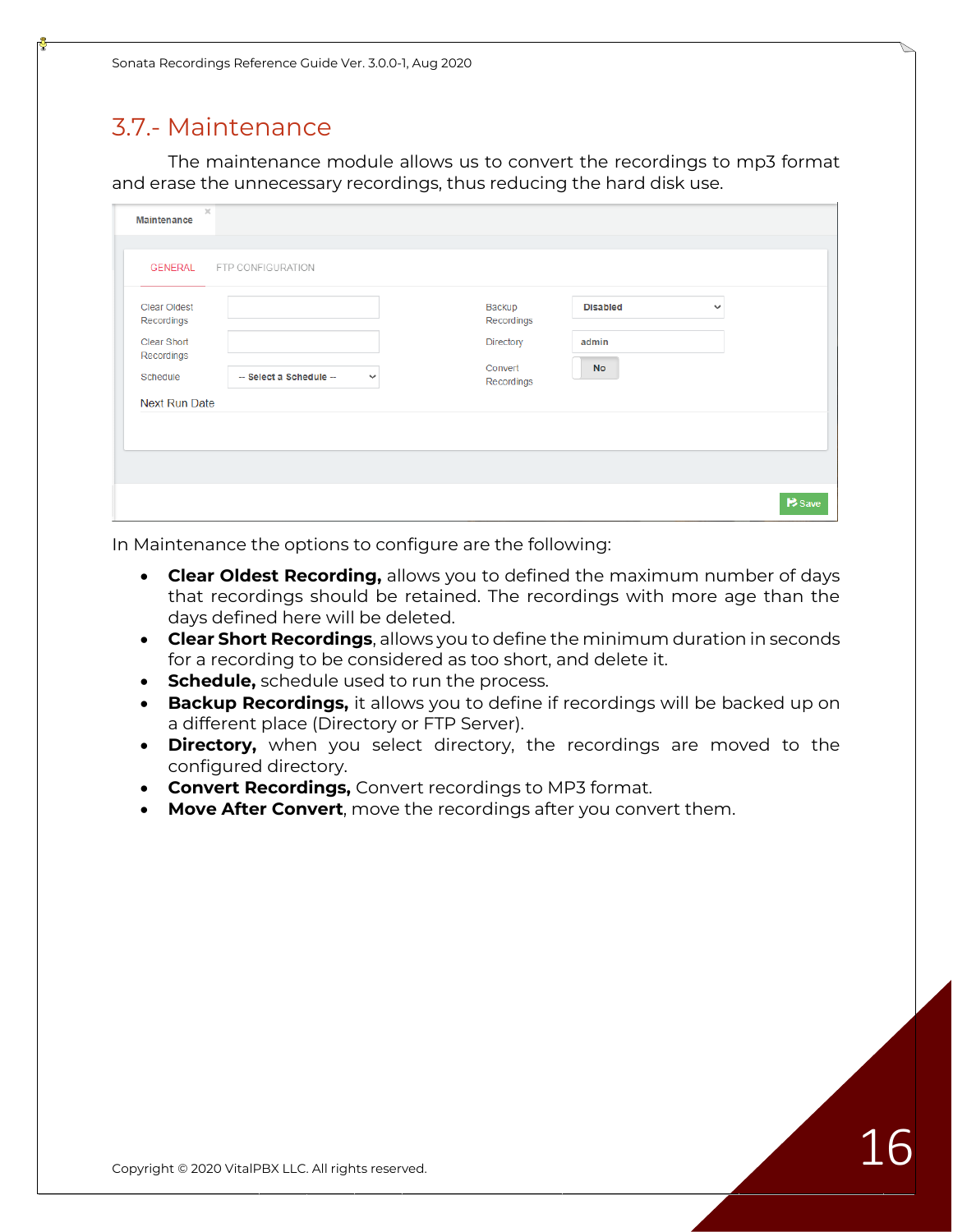In the Configuration FTP Configuration, the client FTP account is created.

| FTP Server                | FTP User                    |  |
|---------------------------|-----------------------------|--|
| FTP Port                  | FTP Password<br>*********** |  |
| FTP Upload Path           | Public URL                  |  |
|                           |                             |  |
| <b>Test Configuration</b> |                             |  |
| Test                      |                             |  |
|                           |                             |  |

In FTP the options to configure are the following:

- **FTP Server**, FTP Server to move the recordings.
- **FTP Port**, FTP Port.
- **FTP Upload Path**, path to upload the recordings, this path must be created previously.
- **FTP User**, user for access to FTP Server.
- **FTP Password**, password for access to FTP Server.
- **Public URL**, Public URL to play the Recordings. You must configure this url before move the recordings. This url must be reachable via browser, i.e, http://my\_ftp\_server/my\_recordings.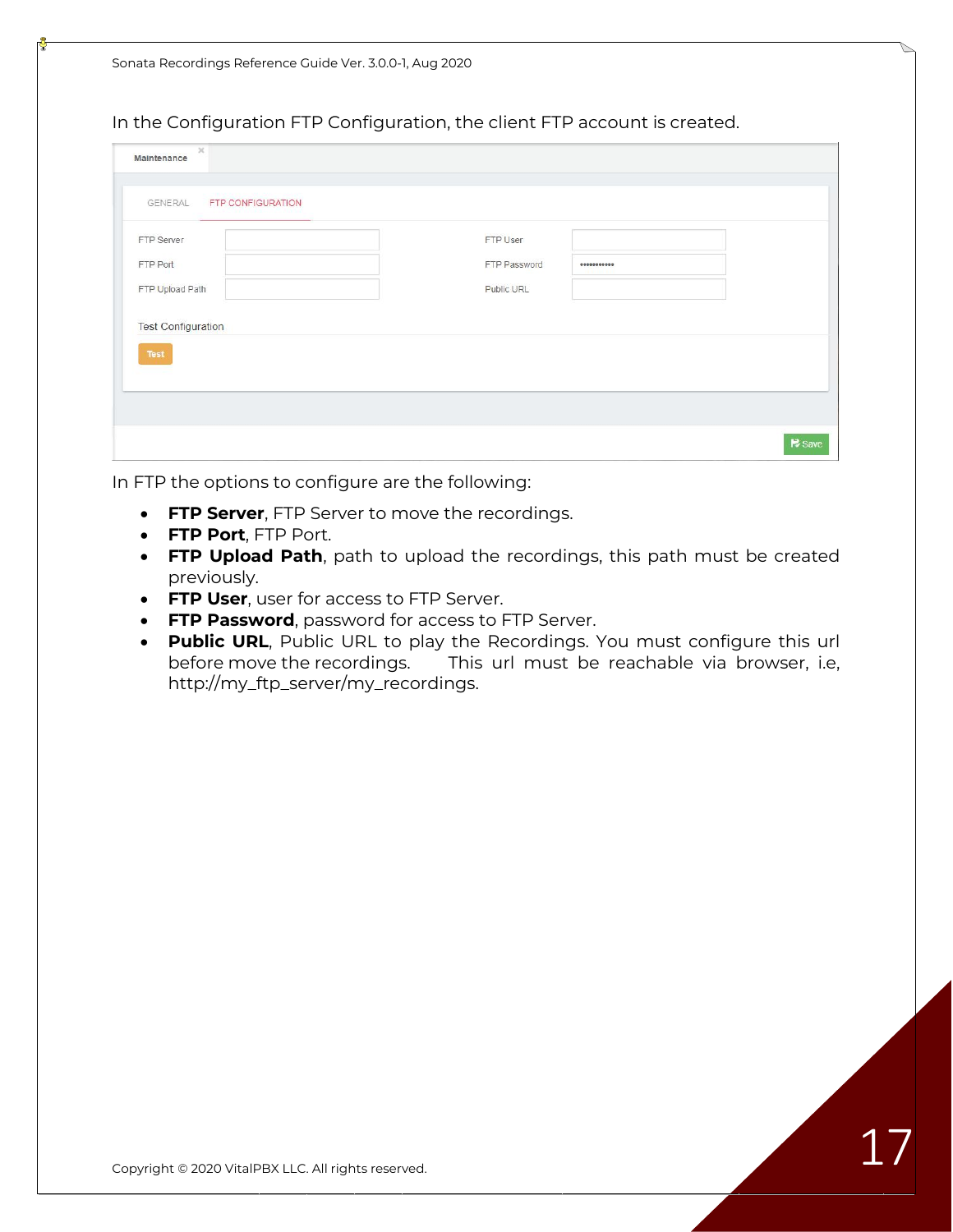#### 3.8.- Schedules Profiles

It is possible to create Schedules for the execution of certain actions like deletion of recordings, convert recordings and make backups of recordings.

| <b>GENERAL</b> |                                                   | ⊨             |
|----------------|---------------------------------------------------|---------------|
| Description    |                                                   |               |
| Profile        | -- Common Profiles - v                            |               |
| Schedule       |                                                   |               |
| Minute         | -- Common Settings · v                            |               |
| Hour           | -- Common Settings -<br>$\boldsymbol{\mathrm{v}}$ |               |
| Day            | -- Common Settings -<br>$\boldsymbol{\mathrm{v}}$ |               |
| Month          | -- Common Settings -<br>$\boldsymbol{\mathrm{v}}$ |               |
| Weekday        | -- Common Settings · v                            |               |
|                |                                                   |               |
|                |                                                   |               |
|                |                                                   | <b>■</b> Save |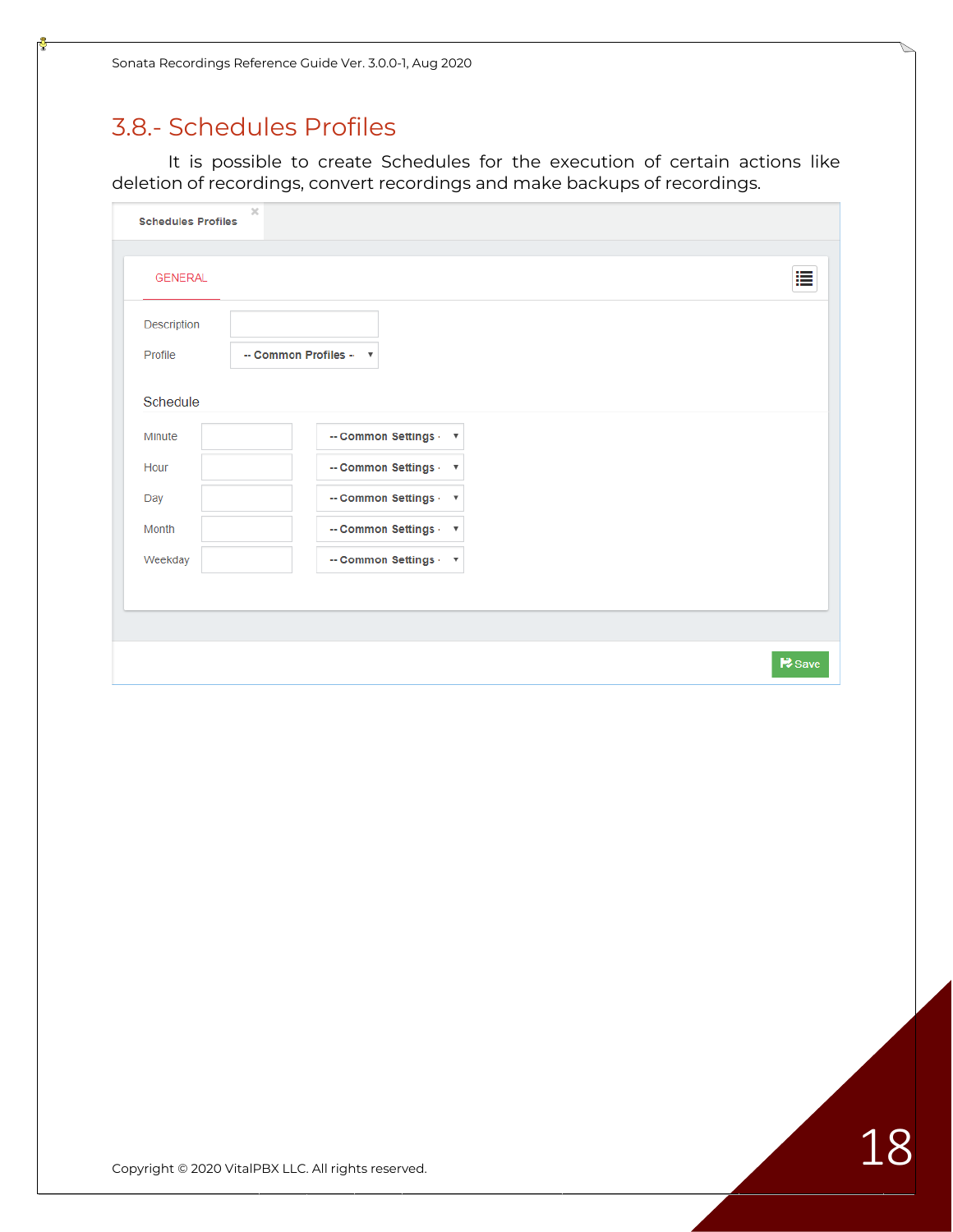## 4.- Reports

#### 4.1.- Filters

In order to facilitate the search of recordings it is possible to create filters, which can be used at the time of the search.

| $\gtrsim$<br><b>Filters</b> |                                               |                                               |          |               |
|-----------------------------|-----------------------------------------------|-----------------------------------------------|----------|---------------|
| <b>GENERAL</b>              |                                               |                                               |          | ⊫             |
| Description<br>Team         | All                                           | Extensions<br>۷                               | $\equiv$ |               |
| Items                       |                                               |                                               |          |               |
| Condition                   | <b>Search By</b>                              | Mode                                          | Value    |               |
|                             |                                               |                                               |          |               |
| <b>AND</b>                  | <b>Called To</b><br>$\boldsymbol{\mathrm{v}}$ | <b>Begins With</b><br>$\overline{\mathbf{v}}$ |          |               |
|                             |                                               |                                               |          |               |
|                             |                                               |                                               |          |               |
|                             |                                               |                                               |          | Add           |
|                             |                                               |                                               |          | <b>■</b> Save |

In Filters the options to take to configure are the following:

- **Description**, brief description of the filter.
- **Extensions**, Extensions to include in the filter.
- **Team**, Team to include in the filter.
- **Items**, Different search criteria.
	- o **Condition**, AND or OR condition.
	- o **Search By**, Search field.
	- o **Mode**, Search Mode.
	- o **Value**, value to search.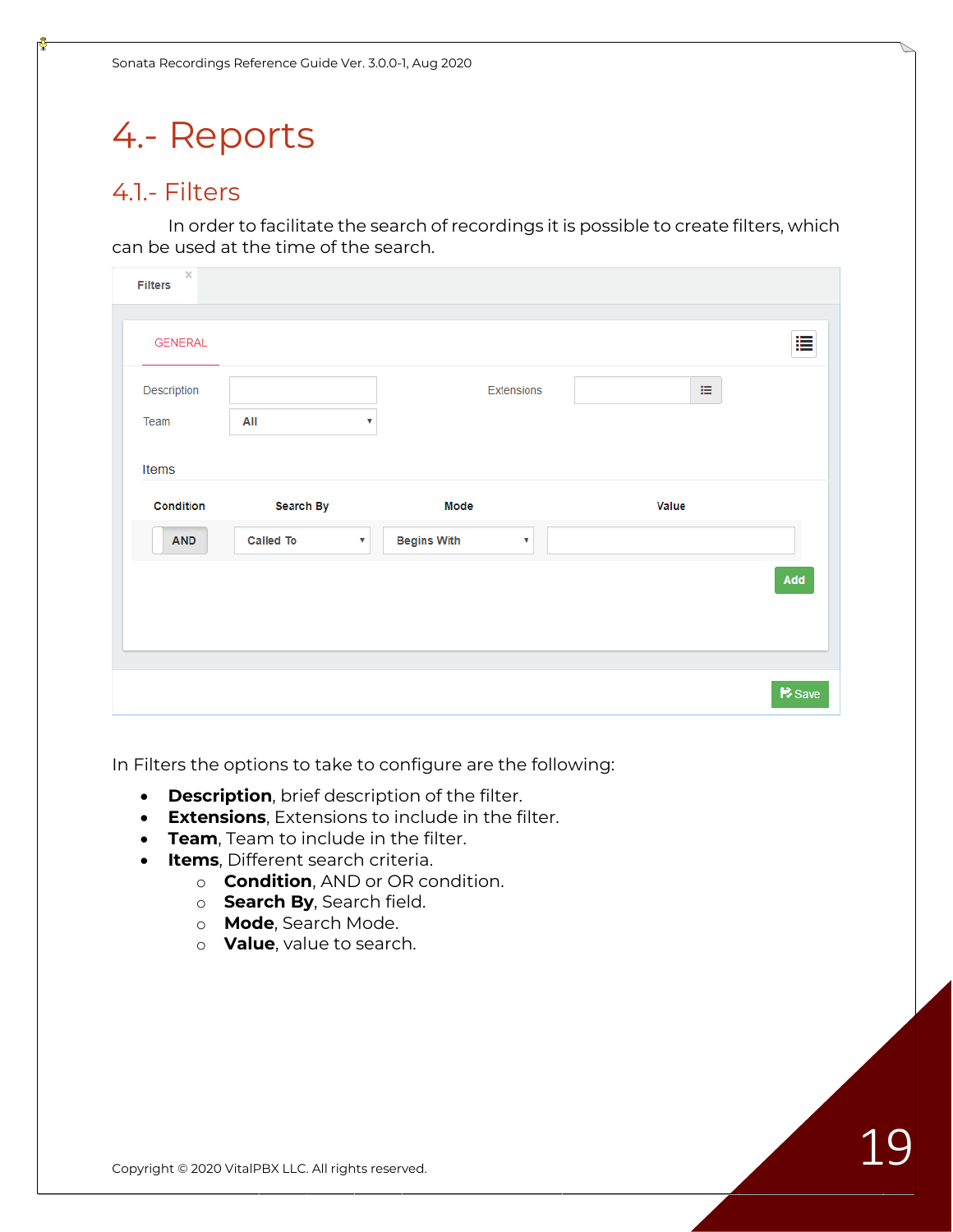### 4.2.- Search Calls

In Search Calls, reports are generated with the possibility to modify Notes, Flags, References, etc. These reports can be exported.

| <b>GENERAL</b>                |          |                     |                       |           |                          |             |          |        |               |                |                |      |
|-------------------------------|----------|---------------------|-----------------------|-----------|--------------------------|-------------|----------|--------|---------------|----------------|----------------|------|
| Filter                        | None     |                     |                       |           |                          | Extensions  |          |        | $\equiv$      |                |                |      |
| Team                          | All      |                     |                       |           |                          | Note        |          |        |               |                |                |      |
| Date                          |          | 2017-10-18 00:00:00 | 2017-10-18 23:59:59   |           |                          |             |          |        |               |                |                |      |
|                               |          |                     |                       |           |                          | Destination |          |        |               |                |                |      |
| Reference                     |          |                     |                       |           |                          |             |          |        |               |                |                |      |
|                               |          |                     |                       |           |                          |             |          |        |               |                |                |      |
| Show<br>· entries<br>10       |          |                     |                       |           |                          |             |          |        |               | $P$ csv        | 图 Save         |      |
| Date                          | Time     |                     | Team                  | Extension | Calltype                 | Number      | Duration | Rating |               | <b>Actions</b> |                |      |
| 2017-10-18                    | 12:06:31 |                     | <b>ADMINISTRACION</b> | 8253      | →                        | 922225031   | 00:01:26 | 食食食食   | ■声図◎          |                | 曲              |      |
| 2017-10-18                    | 11:32:13 |                     | <b>ADMINISTRACION</b> | 8250      | $\overline{\phantom{a}}$ | 8255        | 00:00:13 | *****  |               |                |                |      |
| 2017-10-18                    | 11:32:13 |                     | <b>ADMINISTRACION</b> | 8255      | ÷                        | 8250        | 00:00:13 | 宣言宣言宣  | ■ ■ 20 世      |                |                |      |
| 2017-10-18                    | 10:56:23 |                     | <b>ADMINISTRACION</b> | 8255      | $-$                      | 254         | 00:00:14 | 資資資資資  | <b>BP20 0</b> |                |                |      |
| 2017-10-18                    | 10:56:01 |                     | <b>ADMINISTRACION</b> | 8255      |                          | 8255        | 00:00:07 | 食食宴食食  |               |                |                |      |
| 2017-10-18                    | 10:34:52 |                     | TELESOFT              | 8270      |                          | 266         | 00:55:22 | 倉倉倉倉倉  | 原料図0 位        |                |                |      |
| 2017-10-18                    | 10:27:47 |                     | SOPORTE               | 8263      | →                        | 922550597   | 00:00:16 | 資資資資資  | <b>BPDO 0</b> |                |                |      |
| $2017 - 10 - 18$              | 10:26:48 |                     | SOPORTE               | 8263      | -                        | 922550597   | 00:00:48 | 食食宴食食  | ■■20 章        |                |                |      |
| $2017 - 10 - 18$              | 10:24:24 |                     | SOPORTE               | 8263      | →                        | 922550590   | 00:00:30 | 会会会会会  | <b>BPSO</b> 0 |                |                |      |
| 2017-10-18                    | 10:23:58 |                     | SOPORTE               | 8263      | $\rightarrow$            | 922550597   | 00:00:19 | 宣宣宣宣宣  | <b>FFDO D</b> |                |                |      |
| Showing 1 to 10 of 15 entries |          |                     |                       |           |                          |             |          |        |               |                | $\overline{2}$ | Next |
|                               |          |                     |                       |           |                          |             |          |        | Previous      | H.             |                |      |

In Search Calls the options to take to configure are the following:

- **Filter**, filter used to create the report. This filter was created previously.
- **Team**, team to include in the search.
- **Date**, date range to evaluate.
- **Reference**, search for some reference in the recordings.
- **Extensions**, extensions to include in the report.
- **Note**, search for a note in the recordings.
- **Destination**, number that was called.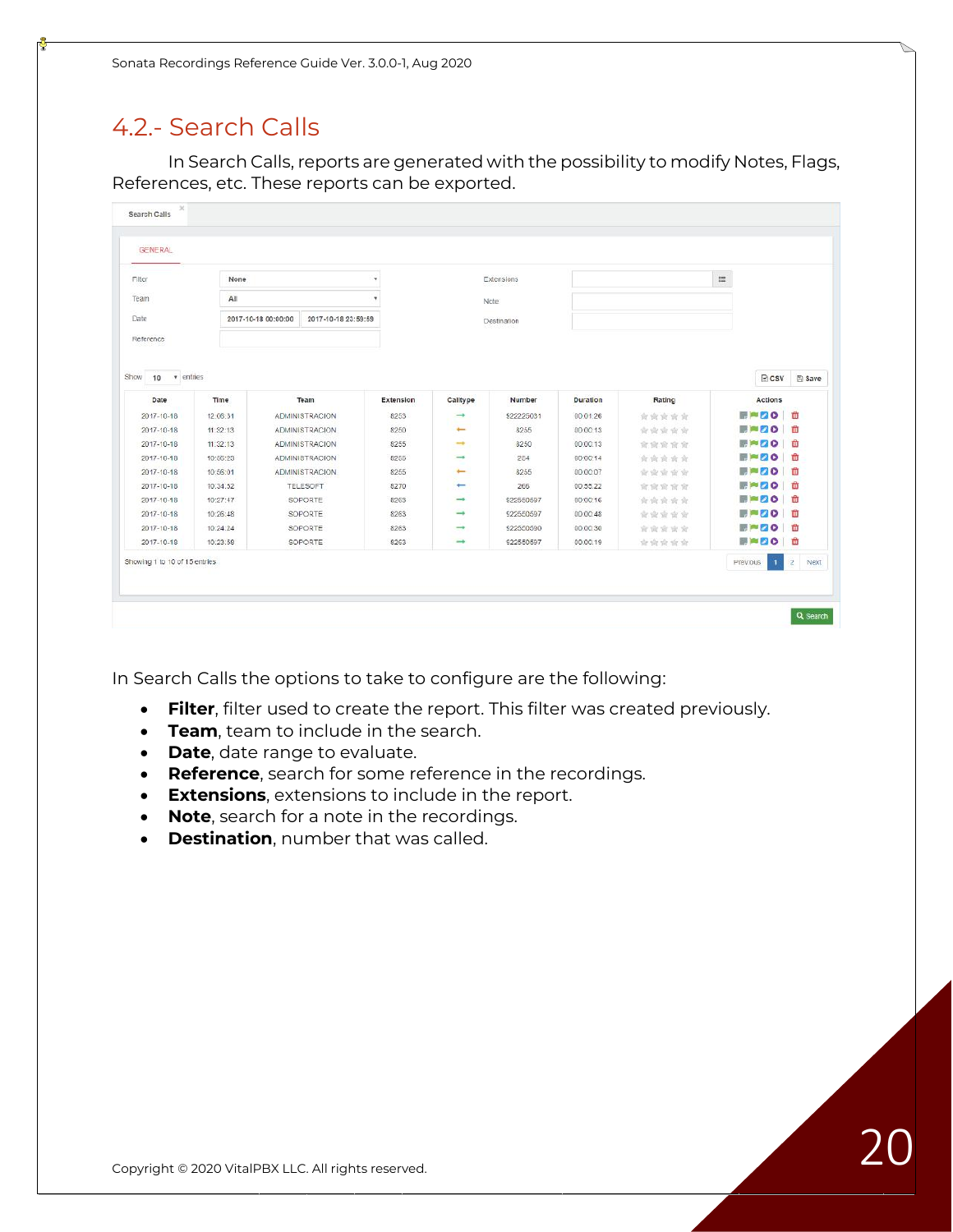#### 4.3.- Downloads

When one selects the option to export a report, this is the area where exported reports appear, so these can be downloaded.

| $\mathbf{x}$<br><b>Downloads</b> |                       |               |                |
|----------------------------------|-----------------------|---------------|----------------|
| <b>GENERAL</b>                   |                       |               |                |
| <b>Requested Downloads</b>       |                       |               |                |
| <b>Datetime</b>                  | <b>Description</b>    | <b>Status</b> | <b>Actions</b> |
| 2017-10-18 12:46:04              | <b>EBD Recordings</b> | Pending       | Û              |

All exported reports contain the recordings and a PDF file with a list of these. It also includes the flags, notes, and references if they are available.

| $\times$<br><b>Downloads</b> |                    |               |                |
|------------------------------|--------------------|---------------|----------------|
| <b>GENERAL</b>               |                    |               |                |
| <b>Requested Downloads</b>   |                    |               |                |
|                              |                    |               |                |
| <b>Datetime</b>              | <b>Description</b> | <b>Status</b> | <b>Actions</b> |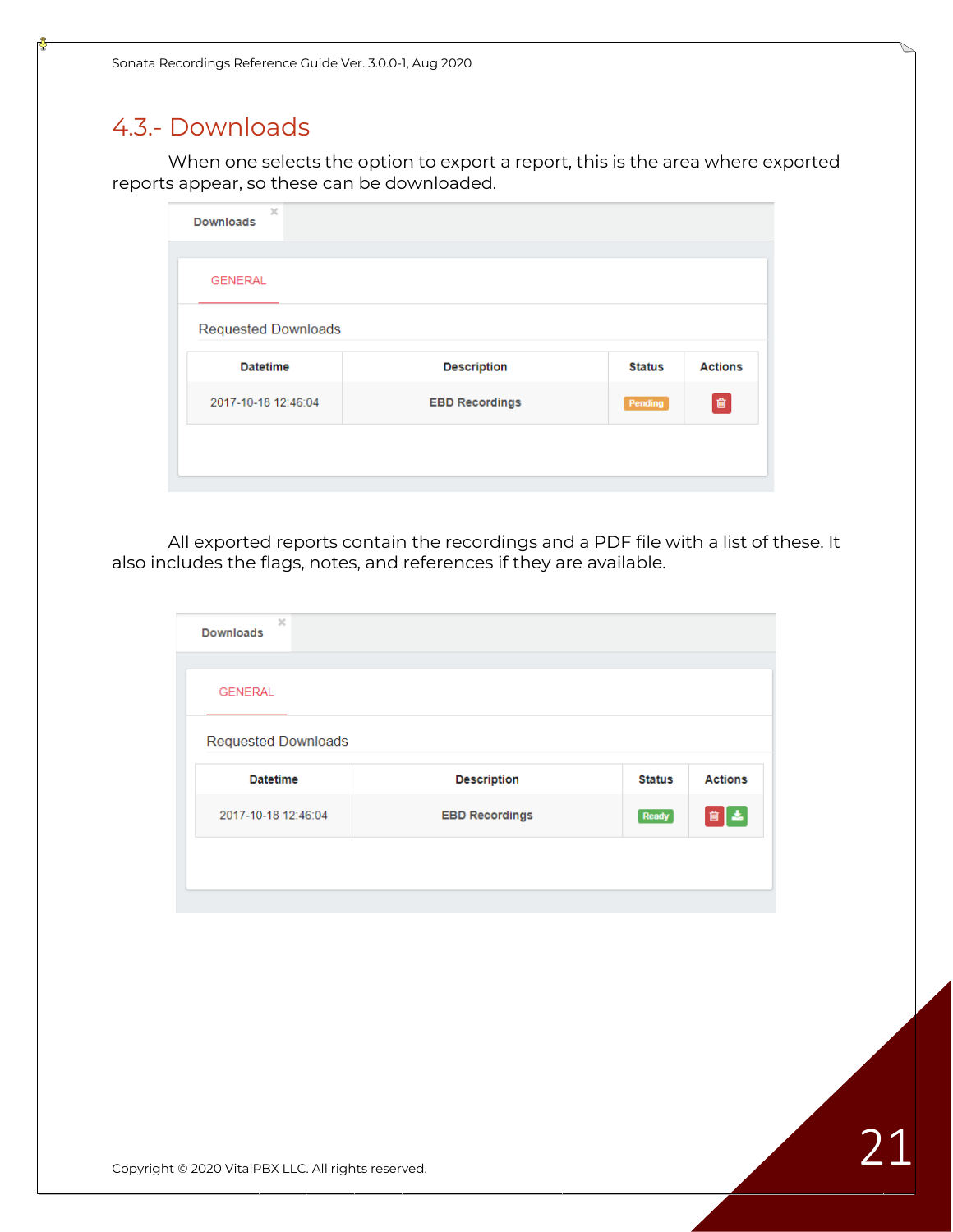# 5.- Panel

#### 5.1.- Agent Panel

The Agent Panel displays the latest calls or recordings with the ability to set flags, create notes, set a reference or listen to the recordings.

| C          | Last Update<br>2017-10-18<br>18:14:34 |                       | Calls<br>5       | 802                      | Team<br><b>ADMINISTRACION</b> |                 | Extension<br>8255 |
|------------|---------------------------------------|-----------------------|------------------|--------------------------|-------------------------------|-----------------|-------------------|
| Date       | Time                                  | <b>Team</b>           | <b>Extension</b> | Calltype                 | <b>Number</b>                 | <b>Duration</b> | <b>Actions</b>    |
| 2017-10-18 | 17:32:13                              | <b>ADMINISTRACION</b> | 8255             | $\rightarrow$            | 8250                          | 00:00:13        | <b>HPAO</b>       |
| 2017-10-18 | 16:56:23                              | <b>ADMINISTRACION</b> | 8255             | $\rightarrow$            | 254                           | 00:00:14        | <b>HPZO</b>       |
| 2017-10-18 | 16:56:01                              | <b>ADMINISTRACION</b> | 8255             | $\overline{\phantom{0}}$ | 8255                          | 00:00:07        | <b>HPMO</b>       |
| 2017-10-18 | 15:49:35                              | <b>ADMINISTRACION</b> | 8255             | →                        | 918001524                     | 00:06:22        | <b>HPAO</b>       |
|            | 14:32:01                              | <b>ADMINISTRACION</b> | 8255             | $\rightarrow$            | 8251                          | 00:00:06        | <b>HPDO</b>       |

We can also observe the last update of the calls that we are seeing with the possibility to press the button to update.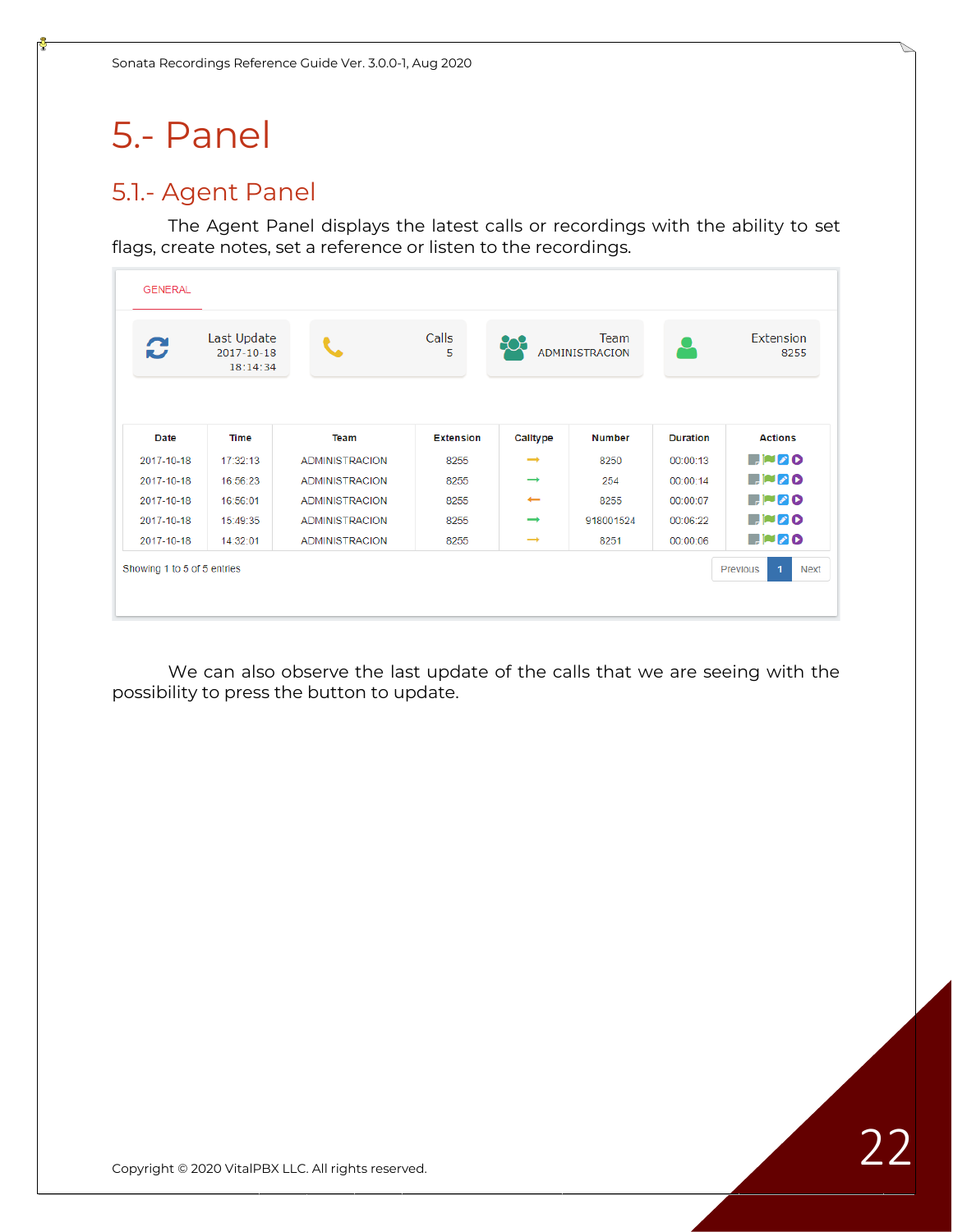### 5.2.- Manger/Supervisor/Administrator Panel

The Manager/Supervisor/Administrator Panel displays the latest calls or recordings with the ability to set flags, create notes, set a reference or listen to the recording.

| Date       | <b>Time</b> | <b>Team</b>           | <b>Extension</b> | Calltype                 | <b>Number</b> | <b>Duration</b> | <b>Actions</b> |    |
|------------|-------------|-----------------------|------------------|--------------------------|---------------|-----------------|----------------|----|
| 2017-10-18 | 12:06:31    | <b>ADMINISTRACION</b> | 8253             | →                        | 922225031     | 00:01:26        | <b>PPZO 1</b>  |    |
| 2017-10-18 | 11:32:13    | <b>ADMINISTRACION</b> | 8250             | $\overline{\phantom{0}}$ | 8255          | 00:00:13        | <b>PPZO 1</b>  |    |
| 2017-10-18 | 11:32:13    | <b>ADMINISTRACION</b> | 8255             | $\rightarrow$            | 8250          | 00:00:13        | <b>HPZO</b>    | 一面 |
| 2017-10-18 | 10:56:23    | <b>ADMINISTRACION</b> | 8255             | $\rightarrow$            | 254           | 00:00:14        | FFFO 1         |    |
| 2017-10-18 | 10:56:01    | <b>ADMINISTRACION</b> | 8255             | $\overline{\phantom{0}}$ | 8255          | 00:00:07        | <b>PPZO ti</b> |    |
| 2017-10-18 | 10:34:52    | <b>TELESOFT</b>       | 8270             | ←                        | 266           | 00:55:22        | ▐▌▘▞▞▖▏        |    |
| 2017-10-18 | 10:27:47    | <b>SOPORTE</b>        | 8263             | →                        | 922550597     | 00:00:16        | <b>HPZO</b>    | 一面 |
| 2017-10-18 | 10:26:48    | <b>SOPORTE</b>        | 8263             | $\rightarrow$            | 922550597     | 00:00:48        | <b>PPZO 10</b> |    |
| 2017-10-18 | 10:24:24    | <b>SOPORTE</b>        | 8263             | →                        | 922550590     | 00:00:30        | <b>RPZO 10</b> |    |
| 2017-10-18 | 10:23:58    | <b>SOPORTE</b>        | 8263             | $\rightarrow$            | 922550597     | 00:00:19        | <b>RPZO û</b>  |    |

The calls displayed here are those of all the extensions that the user has the right to see.